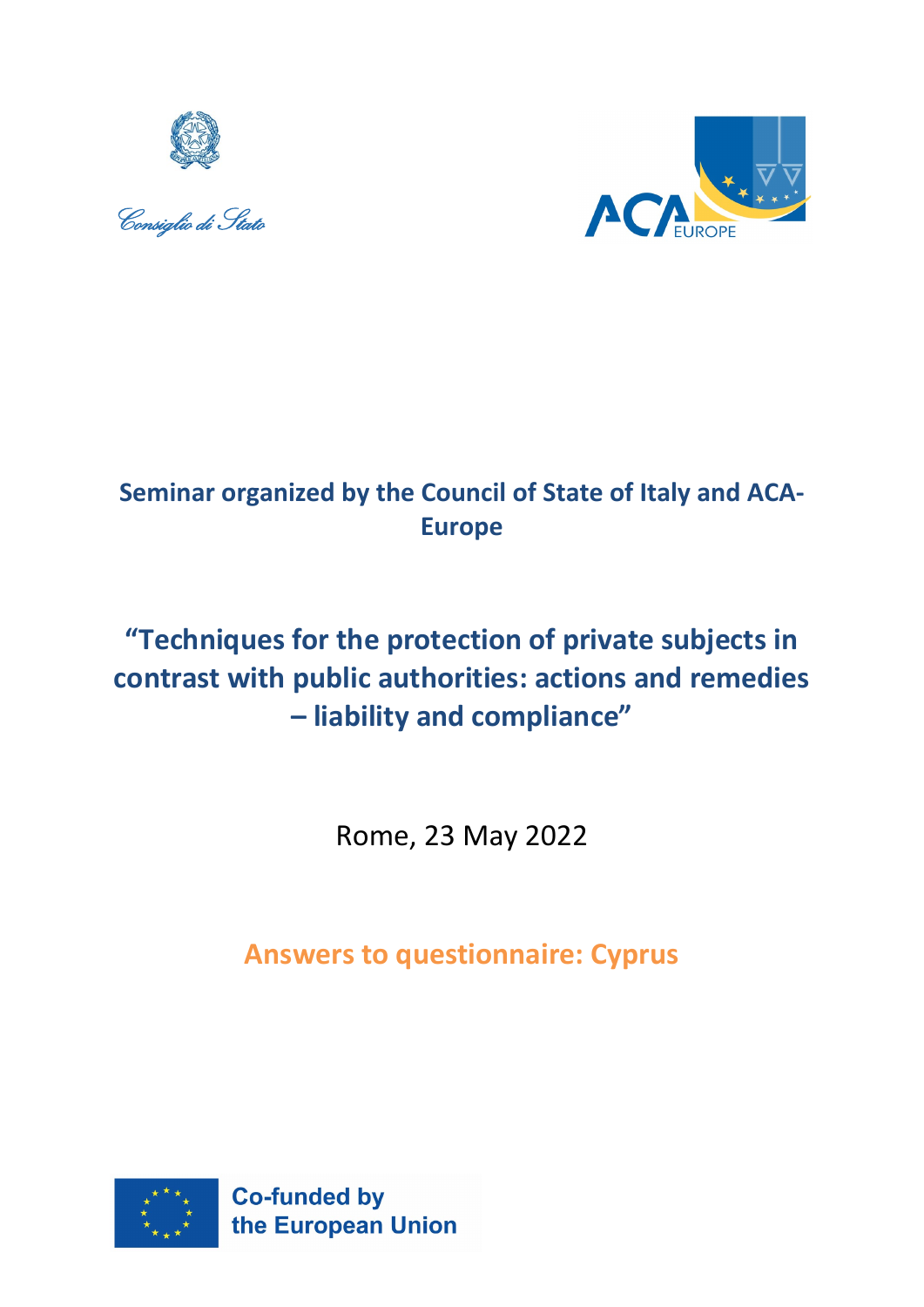



## **"TECHNIQUES FOR THE PROTECTION OF PRIVATE SUBJECTS IN CONTRAST WITH PUBLIC AUTHORITIES: ACTIONS AND REMEDIES - LIABILITY AND COMPLIANCE".**

## **INTRODUCTION**

The seminar will analyse the types of actions that can be brought before the administrative judge: action of annulment, action of declaration and action of condemnation. With particular reference to the latter, the seminar will focus on compensatory measures, including damages for loss of opportunity and damages as a result of delay.

The seminar also intends to examine the possibility of any and eventual special or fast-track procedure, for introductory terms and methods which pertain to certain subjects under consideration, for example, for their economic or political relevance, such as those to be found in the sphere of public contracts (see also transversal analysis).

The aim of this questionnaire and of the subsequent seminar is to provide a wider comprehension of the similarities and differences that exist among the various legal systems of the member States insofar as they apply to the situations to be dealt with by the administrative court, paying particular attention to the content and subject matter of the relative rulings.

## **SESSION I**

## **LEGAL PROCEEDINGS THAT CAN BE BROUGHT BEFORE THE ADMINISTRATIVE COURT**

- **1. In your legal system, which judges are competent to pronounce on disputes in which one of the parties is the public administration?**
	- An ordinary judge
	- An administrative judge
	- A judge who deals with special areas
	- Others

By virtue of Article 146.1 of the Constitution, jurisdiction to review administrative action is vested exclusively in the Administrative Court at first instance and on appeal in the Supreme Court. No other court can assume directly or indirectly jurisdiction to review acts, decisions or omissions of public authorities.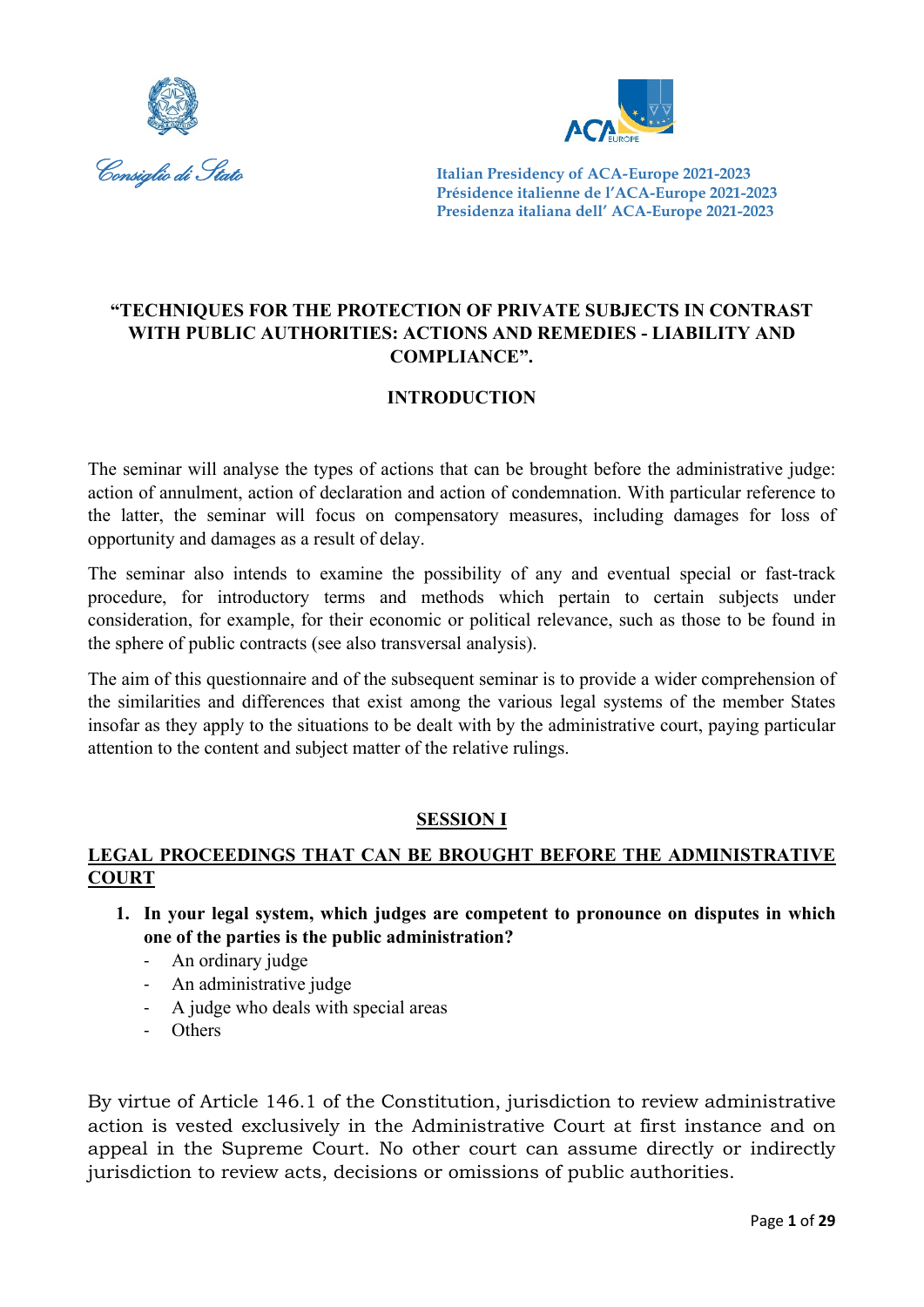



In this context both the first instance as well as the last instance court have jurisdiction to review, acts, decisions and omissions of public authorities, emanating solely, from the exercise of powers in the public domain. The test to determine whether an act or decision is justiciable under Article 146 revolves around the primary object of the act or decision. Hence, if the decision is primarily aimed at promoting a public purpose, it falls in the domain of public law. Acts of public authorities that emanate from the exercise of the powers in the private domain, are not amenable to judicial review before the aforementioned courts.

- **2. Which actions can be brought before the administrative court in view of the exercise of administrative powers?**
	- Annulment of administrative acts
	- action of condemnation
	- Other actions

If you have replied 'other actions', please clarify which.

## *The following actions can be lodged before an administrative judge:*

- Recourse for the Court to declare, either in whole or in part, that the decision or act to be null and void and of no effect whatsoever (Article 146.4. of the Constitution) (annulment of an act);
- Recourse for the Court to declare that the omission, either in whole or in part, ought not to have been made and that whatever has been omitted should have been performed (Article 146.4. of the Constitution) (renunciation of an omission);
- Recourse under Article 146 of the Constitution against the administration's omission to respond to a complaint made pursuant to Article 29 of the Constitution (renunciation of an omission). In this context, the omission can only be contested if the subject of the complaint falls within the jurisdiction of the Administrative Court, pursuant to Article 146.1 (for nonjusticiable acts please see response to Question 4 below);
- Recourse for the Court to amend, either in whole or in part, the decision or act, subject to the provisions of the law, and provided that the decision or act concerns tax matters or international asylum procedures under European Union law (Article 146.4. of the Constitution);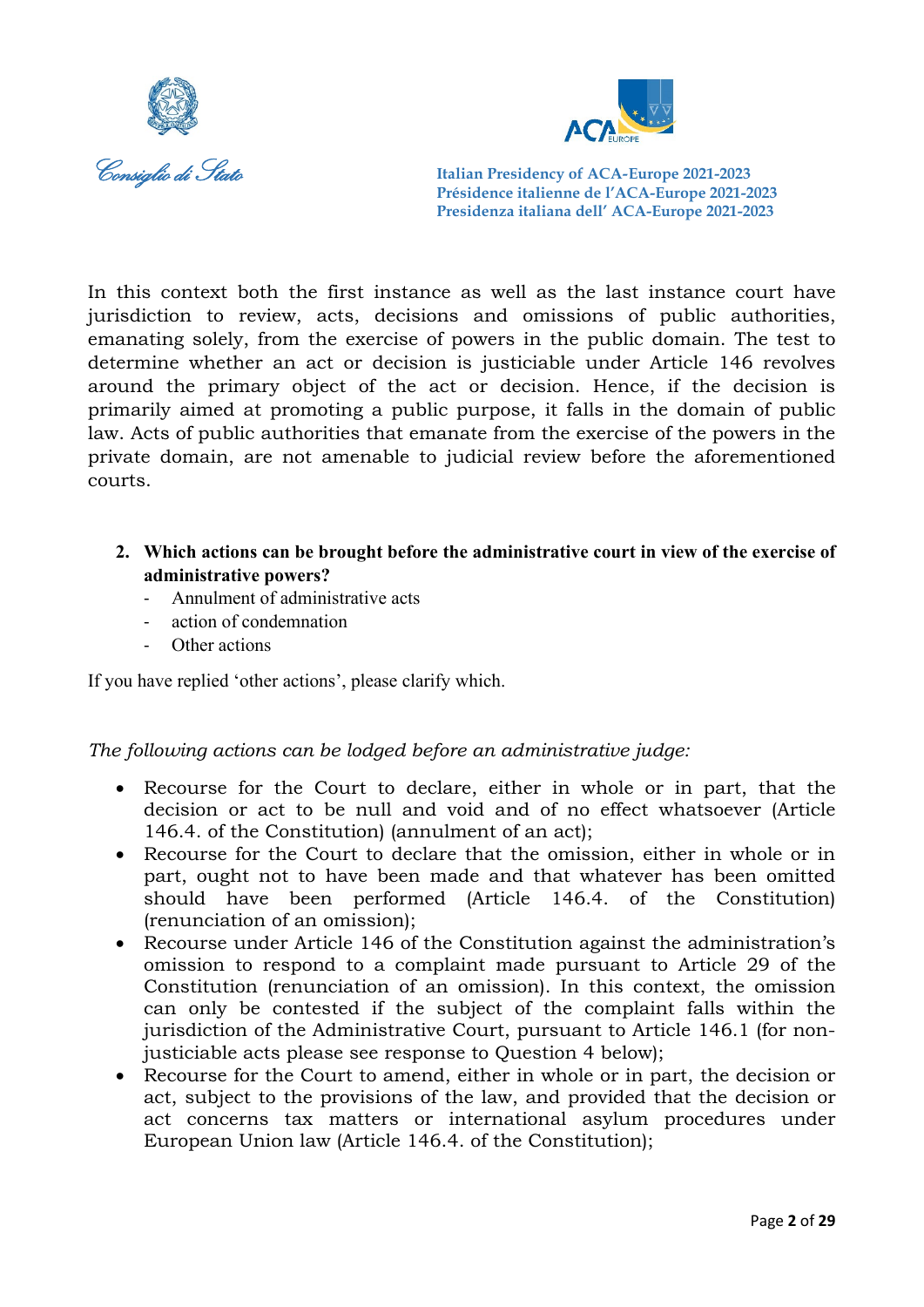



- Application for an interim order for stay of execution (to suspend the enforcement/effects of the administrative act or decision) after the recourse has been lodged before the Administrative Court;
- Application for an interim order for stay of execution (to suspend the enforcement of the appealed first instance judgment).

Judgments of the first instance courts (Administrative Court and Administrative Court of International Protection) can be challenged before the Supreme Court on points of law, only.

- **3. From which sources can actions be proposed brought before the administrative court?** 
	- Law
	- Public authority regulations
	- Guidelines
	- Supreme Court rulings
	- Other

All aforementioned legal actions brought before the Courts of administrative jurisdiction, derive from the Constitution, the Administrative Court Law of 2015 L. 131(I)/2015, Administrative Court of International Protection Law of 2018 L. 73(I)/2018 and Rules of Court such as the Supreme Constitutional Court Rules of Court (Rules of Procedure) of 1962 (Rule 13 - the Power of granting provisional orders) and the Administrative Court Rules of Court of 2015 (Rule 2).

## **4. Which administrative decisions can be challenged?**

- Administrative acts which have a specific recipient
- General acts and regulations
- Acts inherent to the procedure
- Political acts

Individual acts can be challenged before the Courts of administrative jurisdiction. Unlike individual acts, general ones, i.e. regulations, are not susceptible to judicial review because of their legislative content. They contain rules of a general nature to be applied to existing and future cases. Their legality can only be tested when the competent court reviews the legality of an individual act, decision or omission. A decision based on an ultra vires regulation will be annulled by the court.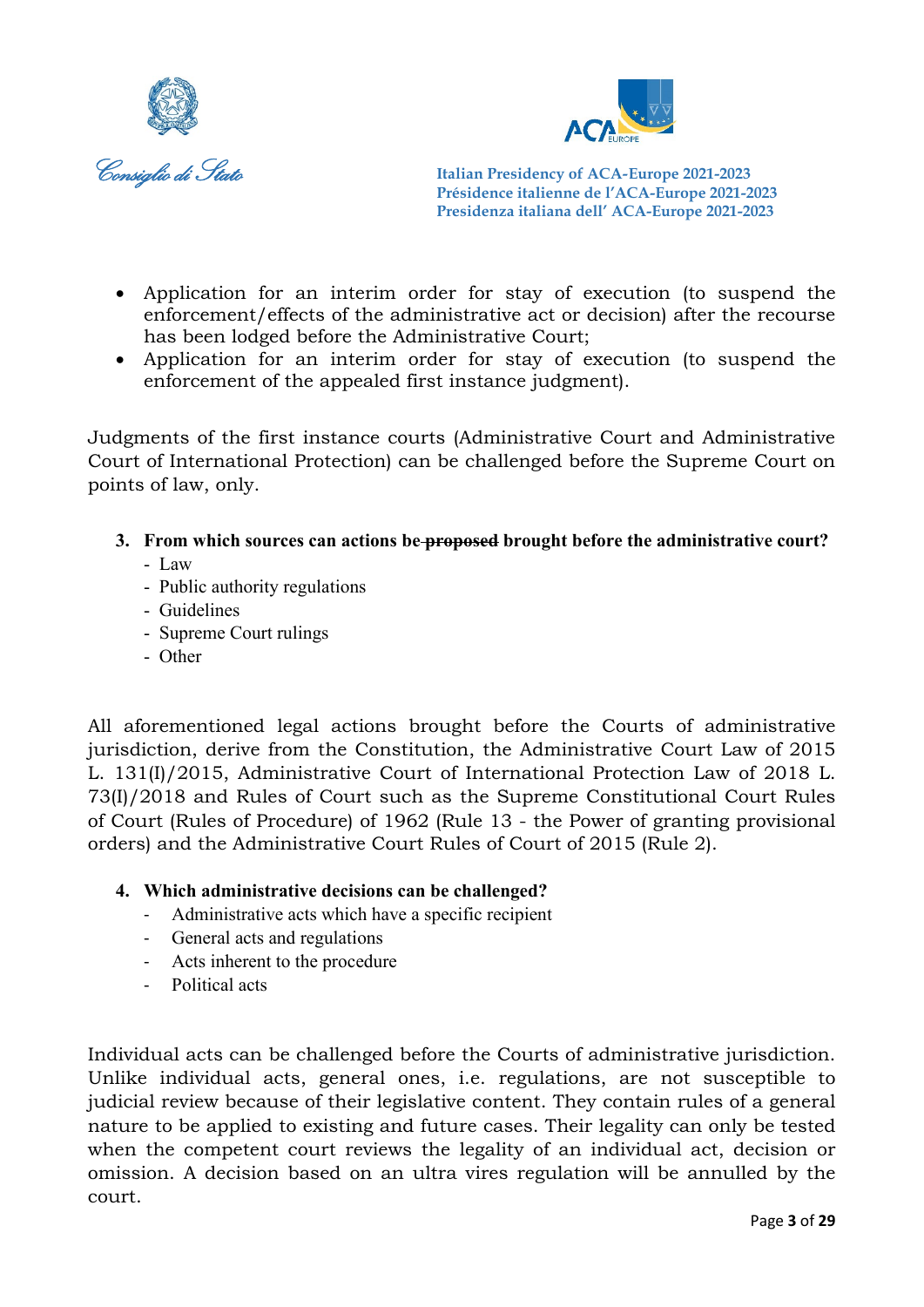



*The following acts/decisions are not amenable to judicial review:*

- administrative acts that fall in the domain of private law,
- preparatory acts of Administration,
- confirmatory acts, opinions and information of the Administration,
- decisions that have been revoked (in addition, a recourse instituted before the administrative court will be rejected as unfounded if the administrative decision was revoked in the mid time, unless a claim for damages under Article 146.6 of the Constitution, arises),
- administrative measures of internal nature,
- acts of government (actes de gouvernement),
- decisions of the President of the Republic in the exercise of the prerogative of mercy, entitling the President to remit, suspend or commute a sentence of a court of law with the consent of the Attorney-General,
- decisions of the Attorney-General to initiate; discontinue or withdraw criminal proceedings,
- decisions of the Supreme Council of Judicature,
- regulations and by-laws issued by an organ of the Executive,
- policy decisions of administrative authorities.
- acts of the legislature and the judiciary,
- policy decisions of administrative authorities,
- electoral acts,
- collective agreements.
- **5. On the grounds of which defects can the annulment of an administrative act be requested?**
	- Breaches of the law
	- Breaches of competence
	- Technicalities and procedural defects
	- Breaches of general principles
	- Other

All of the above apply.

Paragraph 1 of Article 146 of the Constitution sets out four grounds upon which annulment is justified: (i) failure to comply with the Constitution, (ii) failure to comply with the Law, (iii) acting in excess of or (iv) in abuse of powers. Challenges for annulment under the first three headings include, inter alia, lack of competence or jurisdiction, errors or misconception of law or fact, lack of proper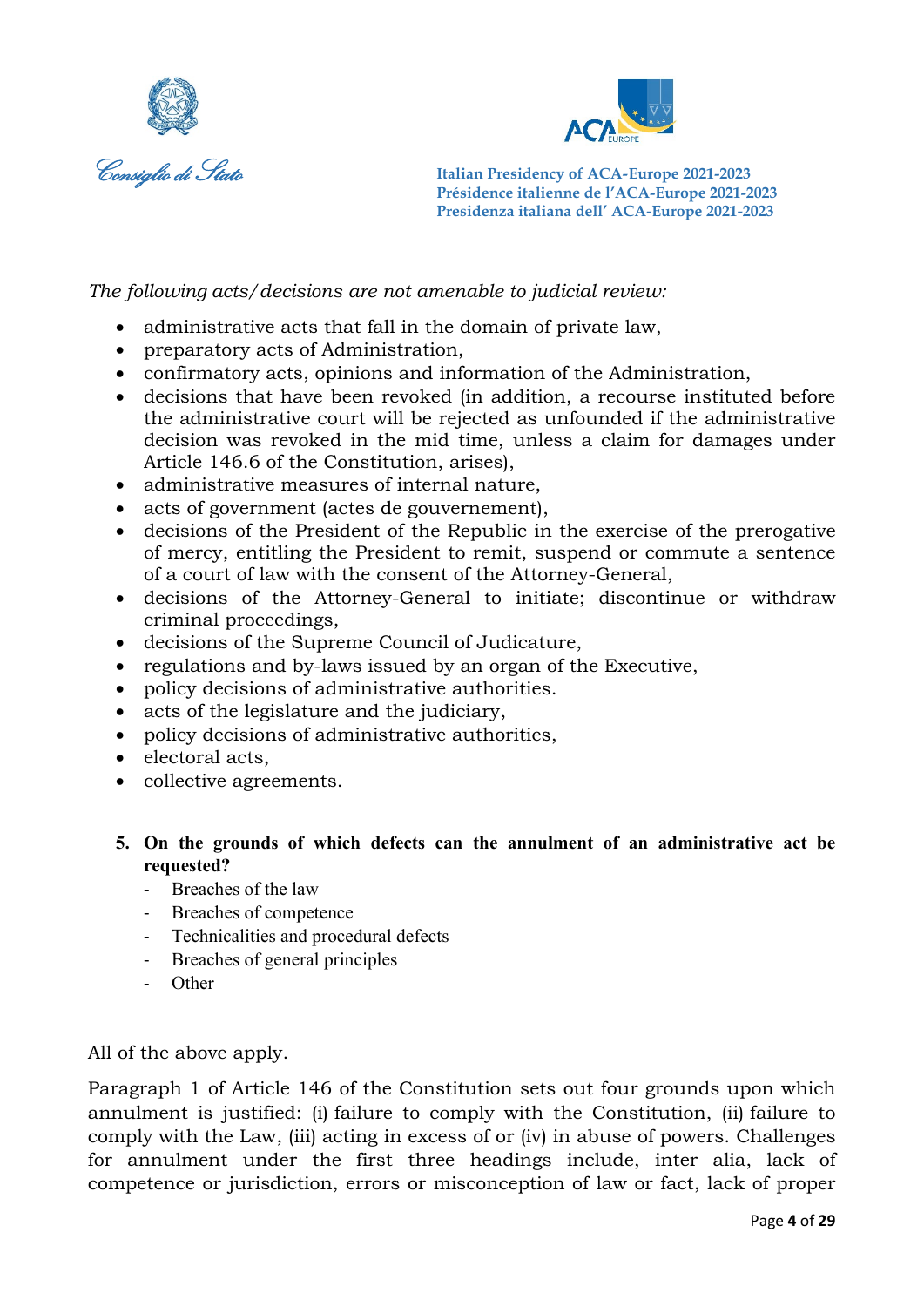



enquiry – that is, failure to ascertain the facts properly  $-$ , lack of due reasoning and failure to comply with the rules of natural justice and good administration. Challenges under the fourth head include the use of legal power to achieve a purpose not contemplated by the law. Should the recourse succeed, the power of the court is confined to declaring an act or decision null or void, or, in the case of an omission, that it ought not to have occurred, so that what had not been done should now be done (Article 146.4). Two exceptions exist. For further details please see response to Question 7.

Furthermore, the **General Principles of Administrative Law, Law of 1999** codified the case law of the Supreme Court into a statute with the primary aim to safeguard decision-making, by the provision of rules. The statute incorporates the principles of fairness, competence, proper administration- bona fide and proportionality, legality, representation, natural justice- impartiality and right to be heard, equality, right to judicial review and to an appeal.

- **6. Can the judge partially annul the challenged administrative act?**
	- Yes
	- No

If your reply is yes, please elaborate.

Yes, the Administrative Court as well as the Supreme Court may partially annul the contested administrative decision/act or may even declare that the omission, either in whole or in part, ought not to have been made and that whatever has been omitted should have been performed (Article 146.4. of the Constitution). Please see response to Question 2 for further details.

This, however, depends on whether the administrative decision/act is divisible or not. If the separation of the legitimate part of the administrative decision from the illegitimate/illegal part is feasible, then, the court will declare the decision partially null. Otherwise, the administrative decision will be annulled in whole.

- **7. Can the judge substitute the Administration by modifying the content of the administrative act?**
	- Yes
	- N<sub>o</sub>

If your reply is yes, please elaborate.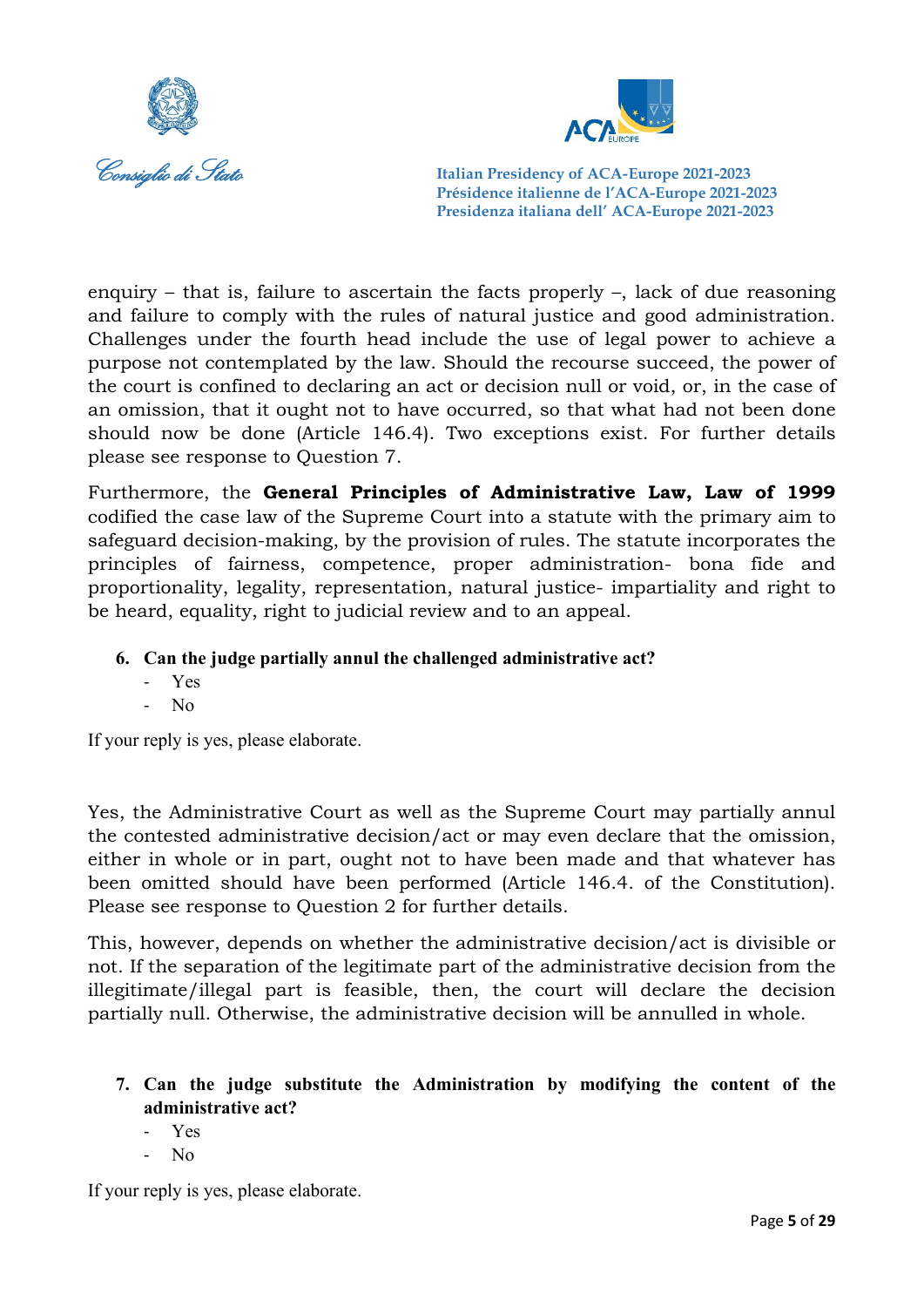



The role of the Courts of administrative jurisdiction is limited to testing the legality and not the correctness of the decisions from the point of view of the judiciary. The Court will not substitute itself for the decision maker nor will it amend the decision that has been challenged before it.

The jurisdiction is a 'revisional' one; the competent court acting under Article 146 of the Constitution has no power to annul the decision because it takes a different view of the merits of the decision. So long as the public authority acts within the parameters of the law, in furtherance of its purposes and according to the principles of good administration, the authority trusted with the power to determine a given matter is the sole arbiter of its decisions. Any choice between alternative course rests entirely with it. The Court will only intervene if, after taking into account all the facts of the case, it concludes that the findings of the public authority are not reasonably sustainable, or they are the result of an error of fact or law or are in excess of its discretionary powers or has acted ultra vires or in an illegal manner.

Two exceptions lie. The Administrative Court is empowered to test both the legality and the substance of the matter (merits/correctness) of the contested decisions or acts that concern tax matters (sections 11(2) and 11(4) of the Administrative Court Law, L. 131(I)/2015). Similarly, the Administrative Court of International Protection is empowered to test both the legality and the substance of the matter (merits/correctness) of the contested decisions or acts that concern the Refugees Law (section 11(3) of the Administrative Court of International Protection Law of 2018, L. 73(I)/2018). It follows that, under these provisions, the aforementioned Courts can amend a decision or act, either in whole or in part, subject to the provisions of the law.

Judgments of the Administrative Court and of the Administrative Court of International Protection can be challenged before the Supreme Court on points of law, only.

- **8. When the judge annuls the challenged act, can he dictate provisions which the P.A. must abide by in the review proceedings of the subject-matter of the litigation?**
	- Yes
	- $N<sub>0</sub>$

If your reply is affirmative, please elaborate.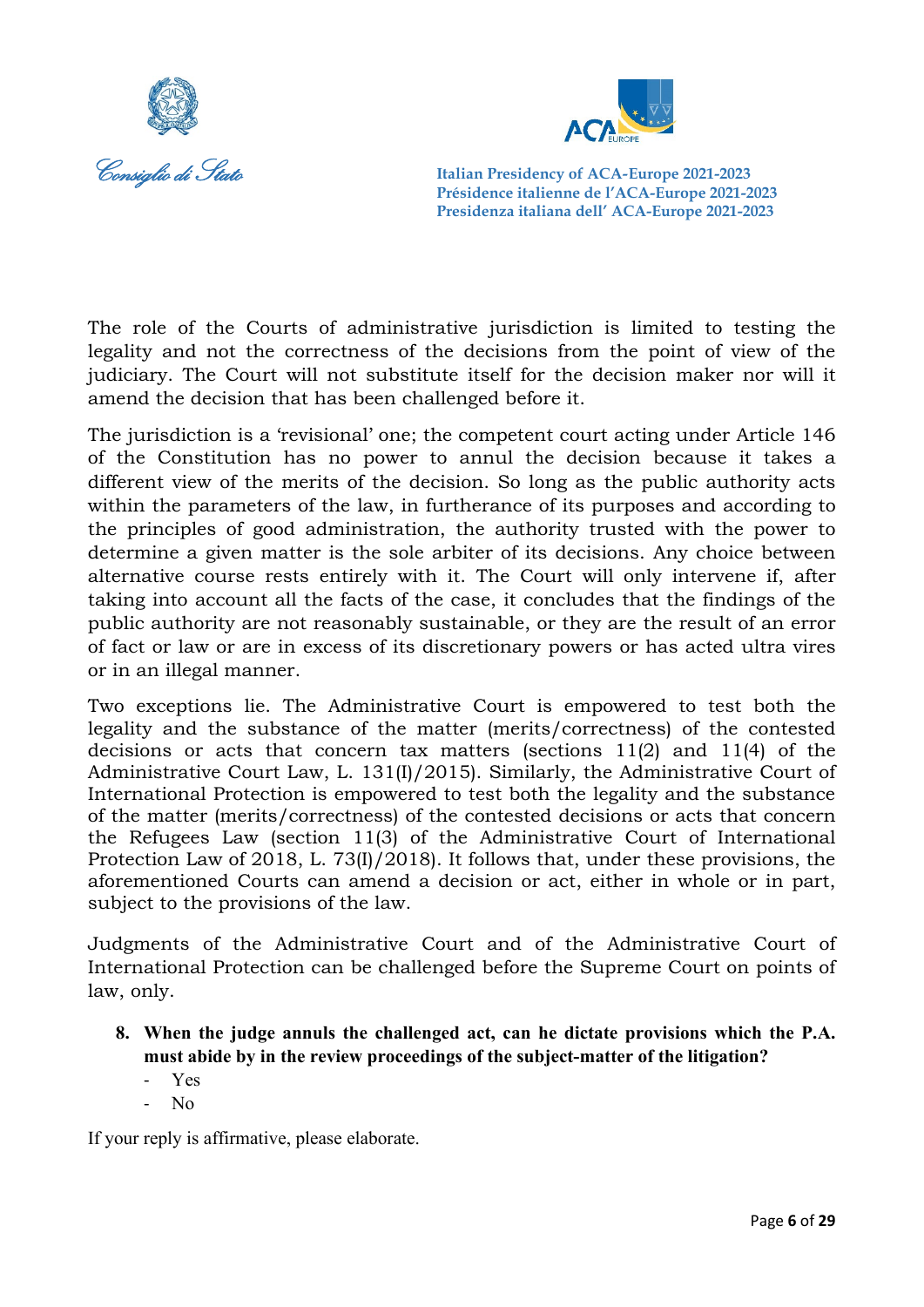



By virtue of the provisions of **section 59(1) of the General Principles of Administrative Law Act of 1999**, a decision of the Court annulling an administrative act/decision operates *erga omnes* -binds all - both the applicant and the administrative body. For this reason, the administrative body, is dutybound with an extra, positive obligation to give effect to the court's decision (active compliance), i.e. to eradicate the decision and remove its effects with a view to restore the status quo ante as well as to re-examine its decision bound by the judgment's *ratio* (Article 146.5 of the Constitution and Sections 57 and 58 of the General Principles of Administrative Law, Law of 1999).

Also, by virtue of **section 59(2)** of the **General Principles of Administrative Law, Act of 1999** Administrative authorities are bound by the order of the Court as well as the dictum of the judgment in relation to the legal and factual findings. For example, if the court annuls an administrative decision concerning appointments or promotions of civil servants, this does not mean that in reexamining its decision, the administration should appoint or promote the successful-to-the-recourse/appeal applicant. However, if the court finds that the applicant had striking superiority over the person who was appointed or promoted, then the administration is bound by the court's said positive, operative finding when it re-examines its decision.

In other words, the *ratio decidendi* of the judgment is binding, unlike *obiter dictum*. Any observations of the Court and any explanations given on legal principles which are not necessary for resolving the dispute (non-trial issues) are regarded as *obiter dictum* and are therefore non-binding; do not have the force of res judicata and hence, the administration is not bound by them. However, as a matter of fact the administration does take them into account in the reexamination of its decision.

The administration is duty-bound to give effect to the decision of the Court, correctly and timely. Otherwise, if it issues a new decision in breach of the Court's *ratio decidendi*, the legal and factual findings and the *res judicata,* an aggrieved person may challenge the re-examined decision, anew, for breach of the res judicata and for violation of Article 146.5. of the Constitution that imposes the duty of active compliance on the administration.

## **9. When do the effects of the jurisdictional annulment of an administrative act become applicable?**

- From the date of the adoption of the act (*ex tunc* )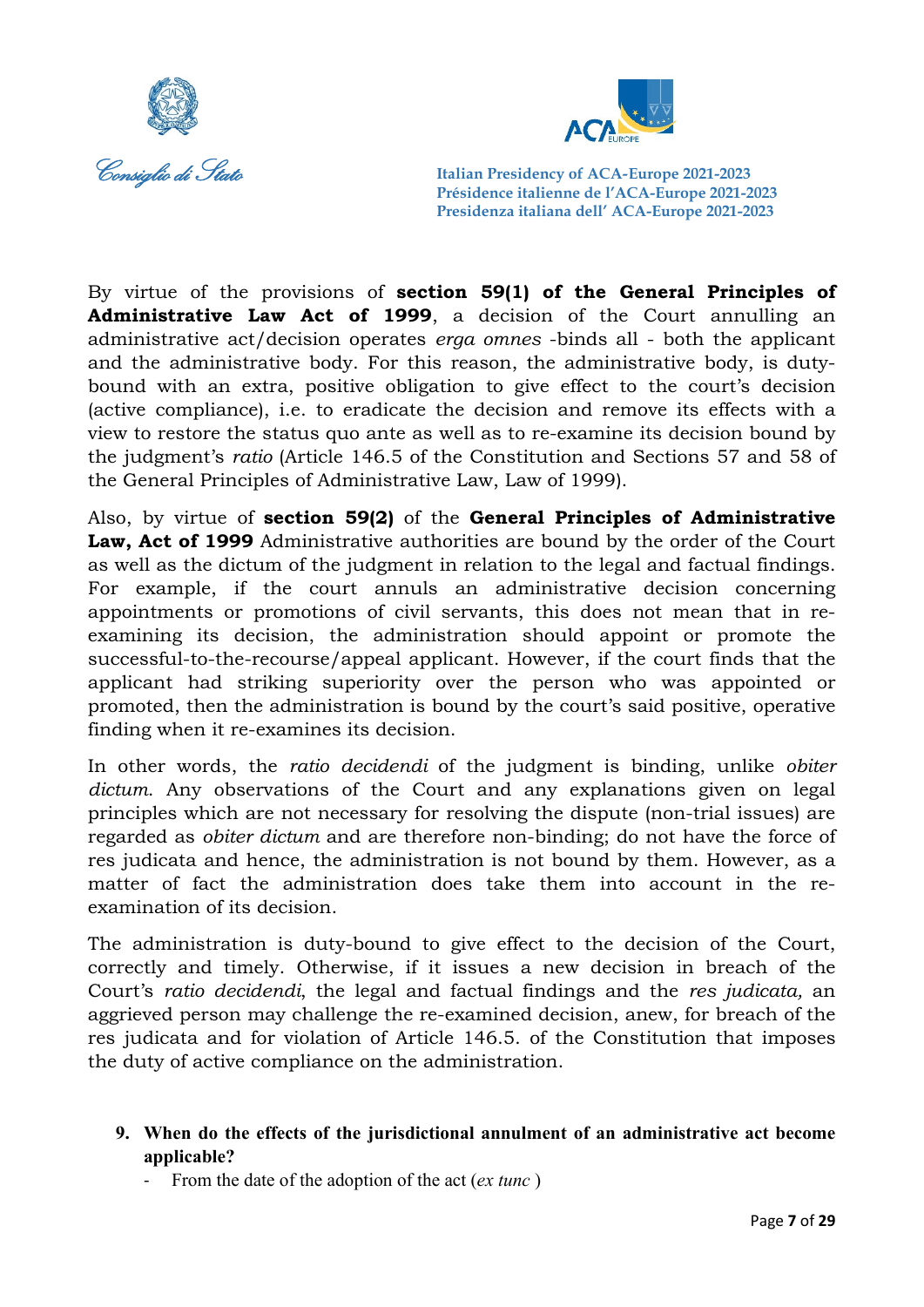



- From the date on which the judgement becomes final (*ex nunc*)
- Other

Α decision of the Court annulling an administrative act/decision operates retroactively. The administrative body is duty-bound with the obligation to give effect to the court's decision (active compliance), to eradicate the decision and to remove its effects with a view to restore the status quo ante.

- **10. Can the judge modulate the effects over time of the ruling of annulment of an administrative act?** 
	- Yes
	- No
	- **Other**

Α decision of the Court annulling an administrative act/decision operates retroactively. Please see response given to Question 9.

As previously mentioned though, the court has the power to partially annul an administrative decision, provided that the decision is divisible and pleaded as such. For example, if an administrative decision armoured with retroactive force has been contested before the court, e.g. a decision for the retroactive promotion of a civil servant, the court may confirm (validate) the decision to promote but may annul the retroactive force given to the promotion.

## **11. Can the act of ordering payments for damages be proposed autonomously or must it always be proposed together with other kinds of actions?**

- Yes
- No
- Only in certain cases

If your reply is yes, please elaborate

Damages can only be awarded by the civil courts. The Administrative Court cannot award damages.

Under **Article 146.6 of the Constitution** an aggrieved person who has suffered damages on account of an annulled decision (there must be a direct nexus between the two), may seek compensation or another remedy and recover just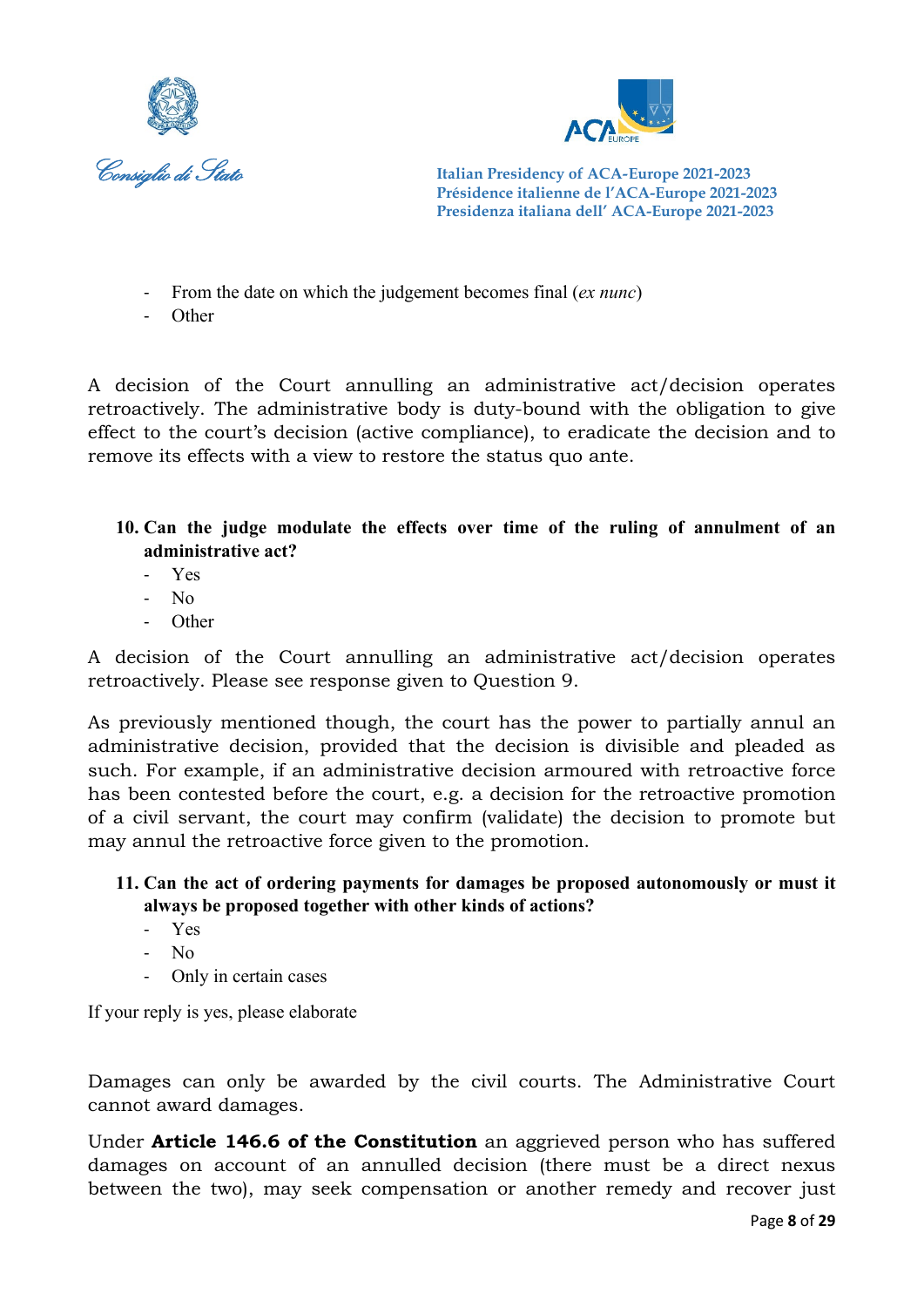



and equitable damages to be assessed by a Civil Court or to be granted such other equitable remedy as the Civil Court is empowered to grant. The liability of the State under Αrticle 146.6 is interwoven with the duty of the State to restore legality upon the annulment of an illegal act, decision or omission. The voidance alone or the renunciation of an omission does not confer a right to damages per se. The right to compensation arises whenever, despite the restoration of the status quo ante, there is a residue of damage.

By virtue of settled precedent law, the right to damages arises if the claim is not satisfied by the authority responsible for the annulled decision.

## **12. In the light of what kind of behaviour is the compensatory action for damages feasible when dealing with a Public Administration?**

- Implementation of an illegal and detrimental administrative act
- Non-observance of the deadline of the procedure
- Lesion of good faith and trust
- Resultant behaviour of the public administration
- Other

Please elaborate

The dispute for damages is a civil one, for which the appropriate Courts are the Civil Courts, which are bound as to the decided matter by the Administrative Court/Supreme Court, for which there is a res judicata from its decision. (For the legal grounds of annulment before the Administrative Court, please see response to Question 5).

The Administrative Court not having decided on the rights of the applicant accrued by it and the respective obligations of the administration, does not adjudge monetary payments. This is because the administrative judge only tests the legality of an administrative act.

The obligation of the administration to strict, active compliance to an annulling judgment, delivered on an already executed act, consists of the elimination of its results, i.e. the restoration of the previous actual situation. The restoration must be complete, i.e. it must include all the results injurious to the applicant from the start. But the restoration does not include the restoration of material damage.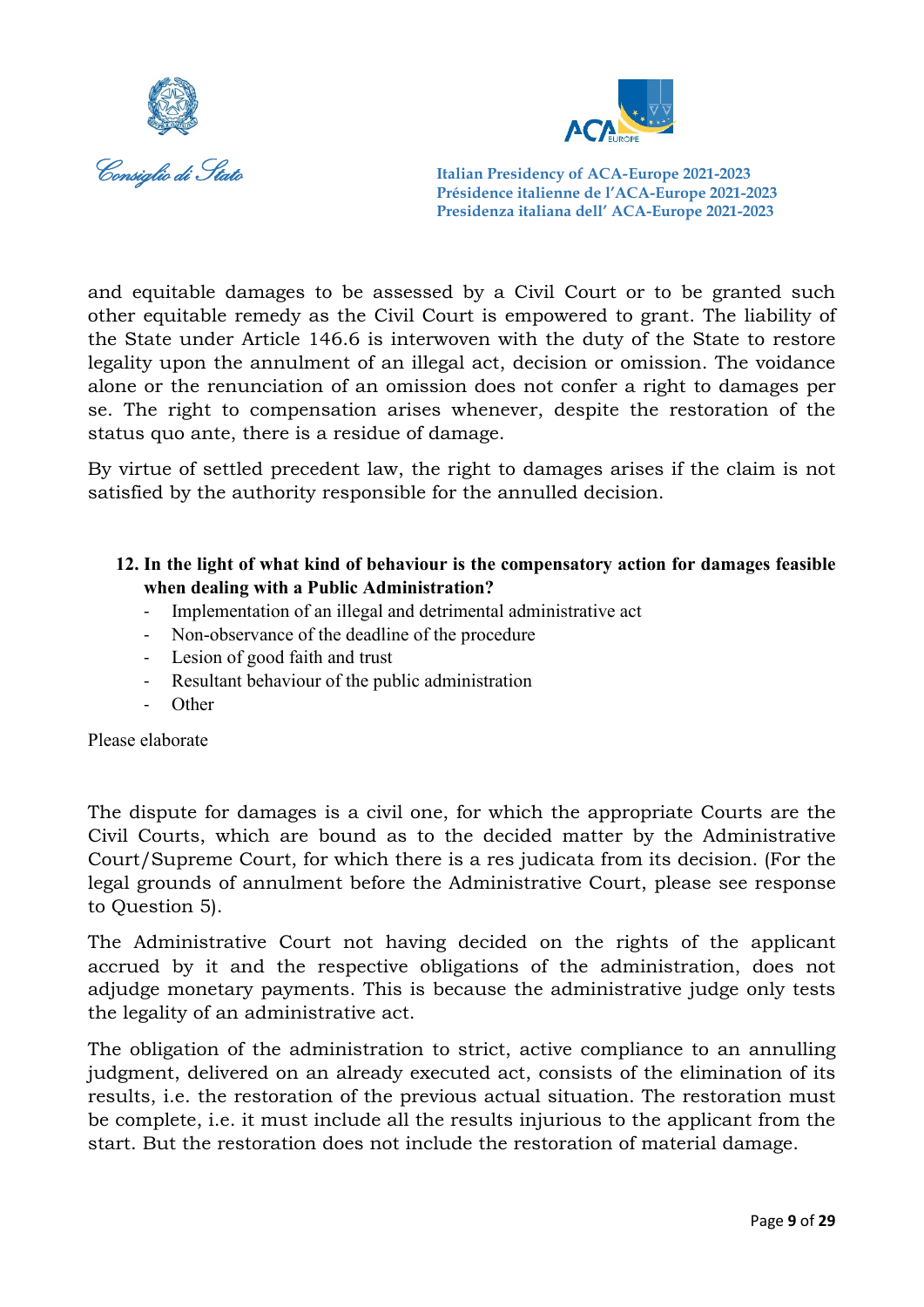



The right to compensation arises whenever, despite the restoration of the status quo ante, there is a residue of damage and only if the claim is not satisfied by the authority responsible for the annulled decision. Only then a civil dispute for damages arises for which the appropriate Courts are the Civil Courts.

## **13. Which are the different kinds of reimbursable damages?**

- Material damage
- Non-material damage
- Loss of opportunity

Reiterating from above, damages can only be awarded by the civil courts. The Administrative Court cannot award damages. An aggrieved person who has suffered damages on account of an annulled decision (there must be a direct nexus between the two), may seek compensation or another remedy and recover just and equitable damages to be assessed by a Civil Court or to be granted such other equitable remedy as the Civil Court is empowered to grant (Article 146.6 of the Constitution). The right to damages arises if the claim is not satisfied by the public authority responsible for the annulled decision.

*Therefore, a number of preconditions must co-exist:*

- The decision of the administration has been annulled/voided or the omission has been renunciated by the administrative judge,
- The administration is duty-bound to active compliance: restoring the status quo antes and re-examining its decision (Article 146.5 of the Constitution),
- Despite the restoration of the status quo ante, there is a residue of damage.
- The aggrieved has made a claim for compensation to the public authority responsible for the annulled decision and the claim was not satisfied,
- A direct nexus between the harm suffered (residue of damage) and the annulled decision must exist. The harm must have been caused by the annulled decision or arises as a direct result of it.

Just and equitable damages under Article 146.6 of the Constitution does not mean *restitutio ad integrum* (whole, material restitution of the aggrieved). It is a *sui generis* type of compensation.

Also, every damage claimed must have a direct nexus to the annulled decision (it does not arise *ipso facto*) and the liability of the aggrieved in mitigating the loss is a factor taken into account by the court.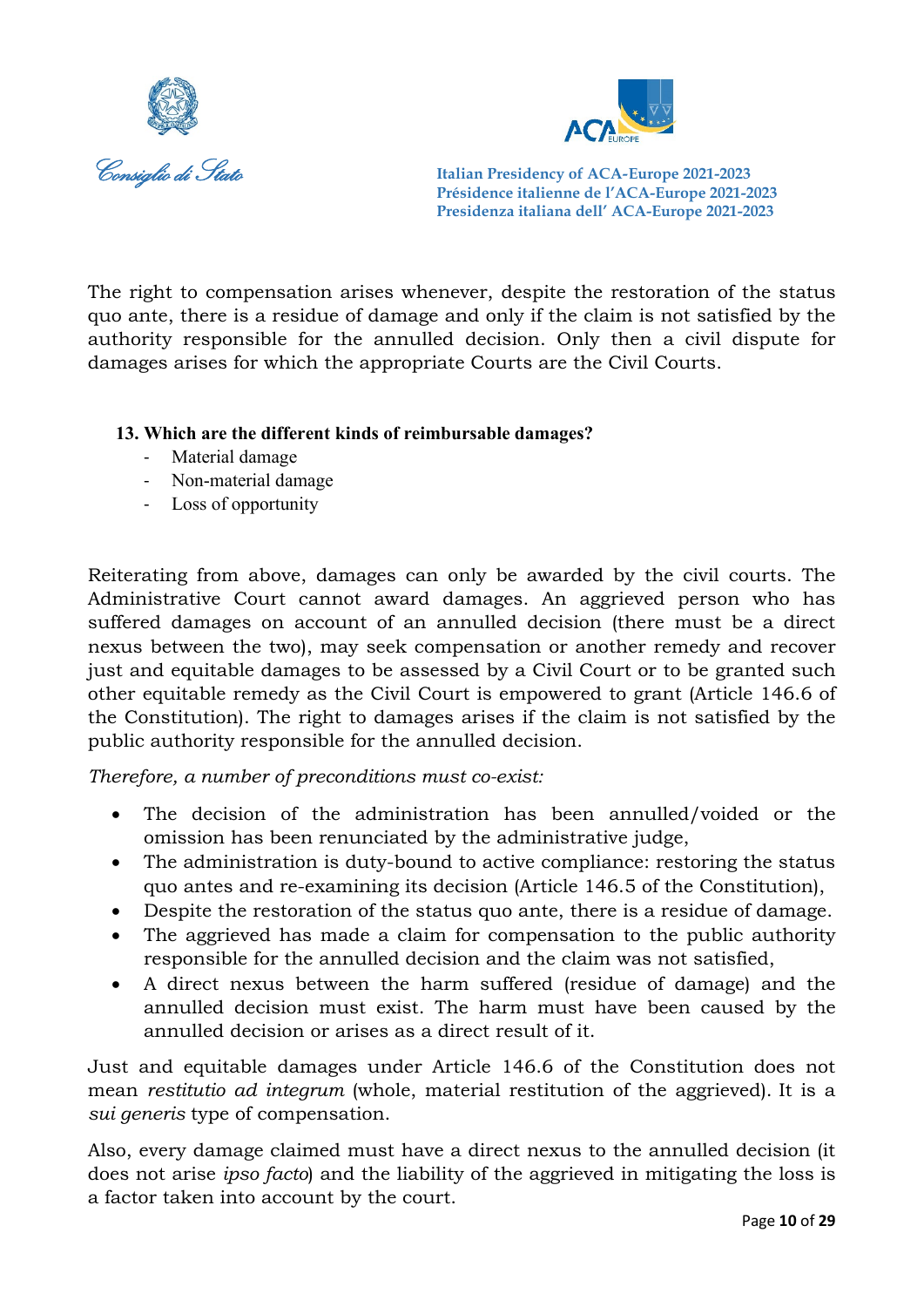



Just and equitable damages are awarded if the annulled decision has been proven detrimental to the claimant. In calculating the amount to be awarded the court takes into account all relevant factors.

In light of the above, the Civil courts can award, inter alia, material damages for loss or harm, pecuniary damages e.g. for loss of expectational profit due to loss of opportunity and equitable remedies (judicial remedies at common law, eg. estoppel by contact or estoppel in pais).

- **14. Does the omission of lodging an action of annulment result in elision or reduction of the compensatory damages?** 
	- Yes
	- No
	- Other

There must be a direct nexus between the administrative act/decision being annulled and the claim for damages. As aforementioned, damages can only be claimed by an aggrieved person, under **Article 146.6 of the Constitution**, before a Civil Court, on account of an annulled decision.

Since the declaration of the administrative act as null and void is one of the preconditions, if an aggrieved person did not institute proceedings by way of a recourse before the Administrative Court, within the prescribed by the Constitution strict timeframe, the administrative act/decision was not hence challenged, nor adjudicated nor declared null and void by the administrative judge. In such circumstances, the aggrieved does not have an actionable claim for damages before a Civil Court.

- **15. In order to award compensatory damages, is proof of the responsibility of the public administration required? If your reply is affirmative, which party is obliged to provide said proof?** 
	- Yes the party with burden of proof is…
	- No

Given that all preconditions for making a claim for damages before the Civil Courts must be satisfied, including that the administrative decision was declared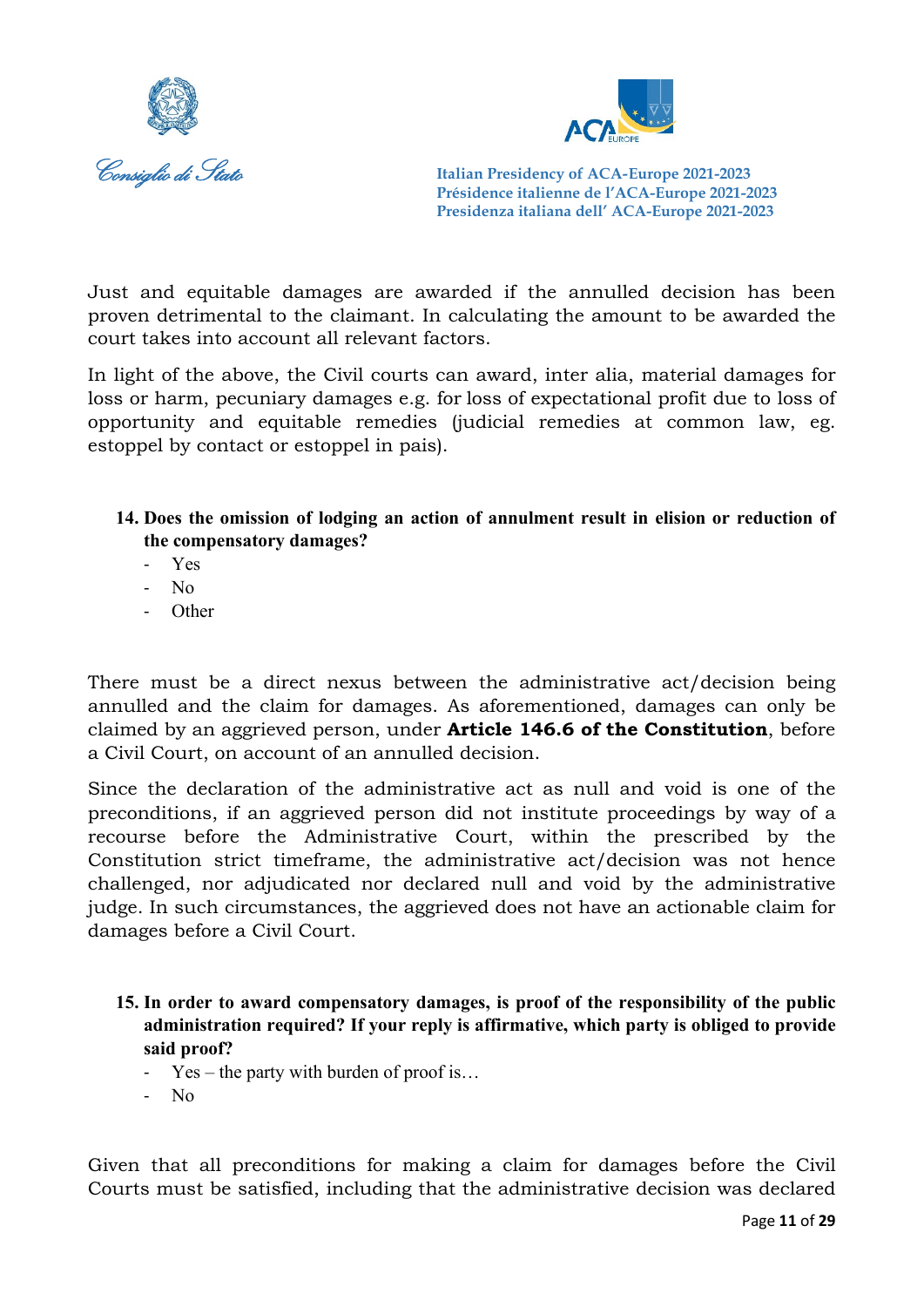



null and void by the administrative court or the appellate court of administrative jurisdiction (please see answer to Question 13 above for the preconditions), the claimant has the burden of proof to prove that the administration did not satisfy his/her claim/demand for damages. He/she must also prove that those damages were caused by or have resulted from the annulled decision. Similarly, the burden of proof is on the claimant to satisfy the court that despite the restoration of the status quo ante, there is a residue of damage.

In situations where the administrative decision has been revoked, after the aggrieved has instituted proceedings before the administrative court, he/she must prove before the administrative court that a claim for damages, under Article 146.6 of the Constitution, arises in order for the recourse to continue and not be rejected by the administrative court as unfounded.

## **16. Can the judge convert** *ex officio* **one action into another?**

- Yes
- No

If the reply is yes, please elaborate

No, the administrative judge cannot convert one legal action into another. The proceedings are conducted based on the pleadings and the legal grounds/issues pleaded therewith.

As regards, proceedings of administrative jurisdiction before the Supreme Court, all appeals must be brought by written notice of appeal filed and must abide to certain rules; such as, the notice must state all the grounds of appeal and set forth fully the reasons relied upon for the grounds stated, on separate paragraphs followed by the justification for each ground (Order 35, r.4 of Civil Procedure Rules) . Grounds not stated in the notice of appeal will not be dealt by the Court if they are raised for the first time in the written submissions. Likewise, grounds of appeal stated in the notice of appeal which are not further argued in the written submissions are rendered forsaken. Similarly, points of law not pleaded clearly, remain unjustified and unsusceptible to judicial scrutiny<sup>1</sup>. The court can only

<span id="page-12-0"></span> $1$  Pavlides v. AHK, Case No. 227/2007, 20/3/2008, Stavros Zaharia v. Republic (2011) 3A C.L.R. 293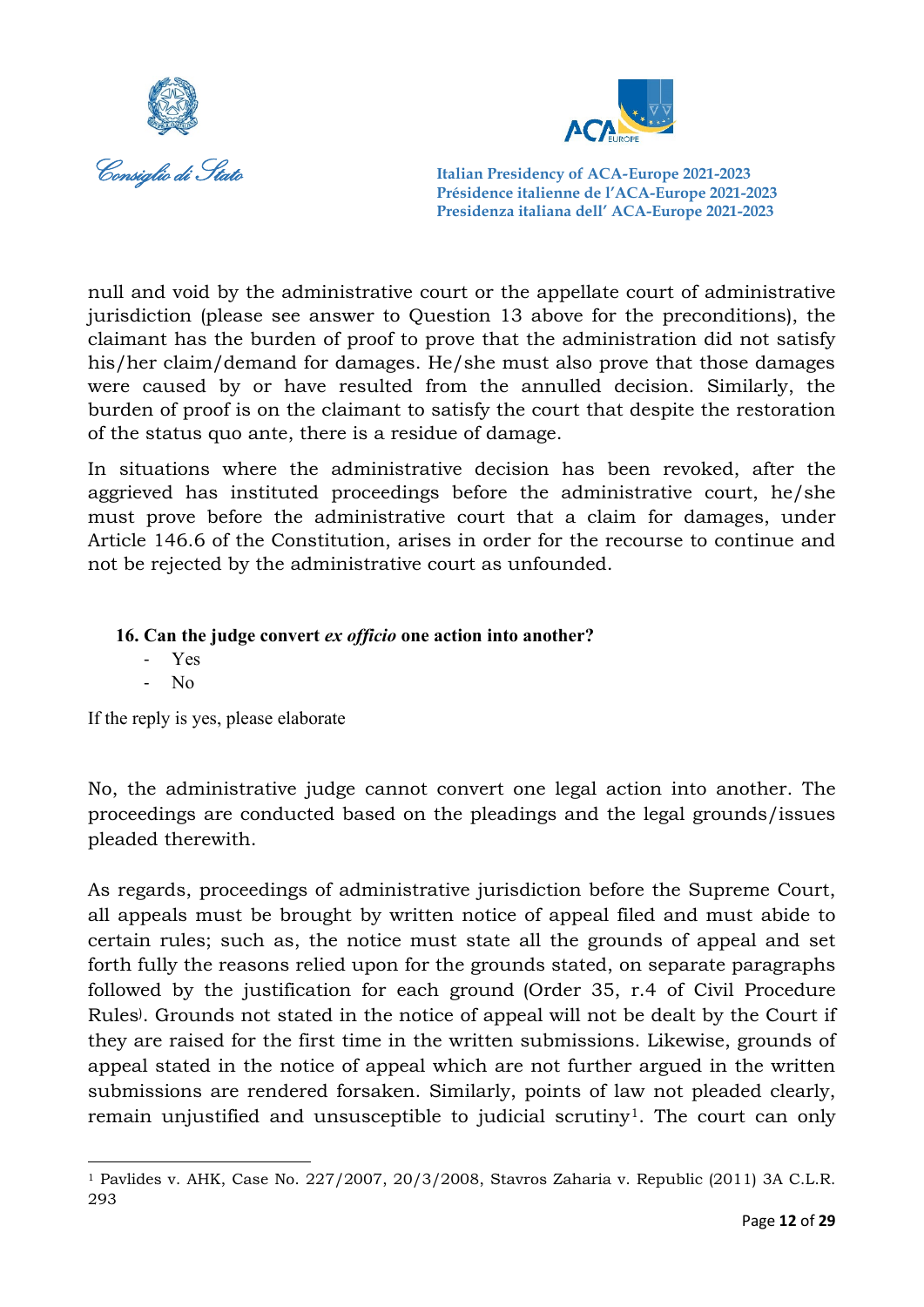



allow the amendment of the pleadings either by application or ex proprio motu for immaterial irregularities (e.g. typing mistake) or for a mistake due to inadvertence.

Only grounds of public order are raised by the Court on its own motion[2](#page-13-0).

Public order grounds raised ex proprio motu, include the following:

- (a) By virtue of Article 146 of the Constitution and the provisions of the Administrative Law Principles, Act of 1999, certain preconditions must coexist for a person to file a judicial review application. All of them are assessed by the Court ex proprio motu and are as follows:
- The decision must have been taken by an organ, or authority or person exercising executive or administrative authority in the domain of public law.
- The executory nature of the administrative decision; that is an action expressive of the will of the administrative body.
- Judicial review may only be brought by an applicant who has an existing and direct legitimate interest in the matter.
- Strict time limitation conditions.
- (b) Further to the above, the Court may raise the following points of law ex proprio motu:
- The Supreme Court, by virtue of Article 134.2 of the Constitution and Rule 10(i) of the Procedure Rules of 1996, may strike out any appeal that appears to be prima facie frivolous, after hearing the parties' arguments and may dismiss it if satisfied that it is in fact frivolous.
- Validation of the notification of the administrative decision to parties affected and the information necessary to fix an affected party with knowledge.
- The decision was taken by a non-competent authority.
- Breach of statutory provisions (procedural impropriety).
- Unlawful composition of the administrative authority.

<span id="page-13-0"></span><sup>2</sup> Avraamidou v. CYBC (2008) 3 C.L.R. 88, Republic v. Koukkouri and others (1993) 3 C.L.R. 598, Raju Banik v. Refugees Review Authority (2012) 3 C.L.R. 50, Georghios Economides v. Republic (1998) 3 C.L.R. 47, 52, Lavar Shipping Ltd v. Republic (2013) 3 C.L.R. 260, Triantafyllides and others v. Republic (1993) 3 C.L.R. 429, 439, Kyprianou v. Republic (1993) 3 C.L.R. 510, 516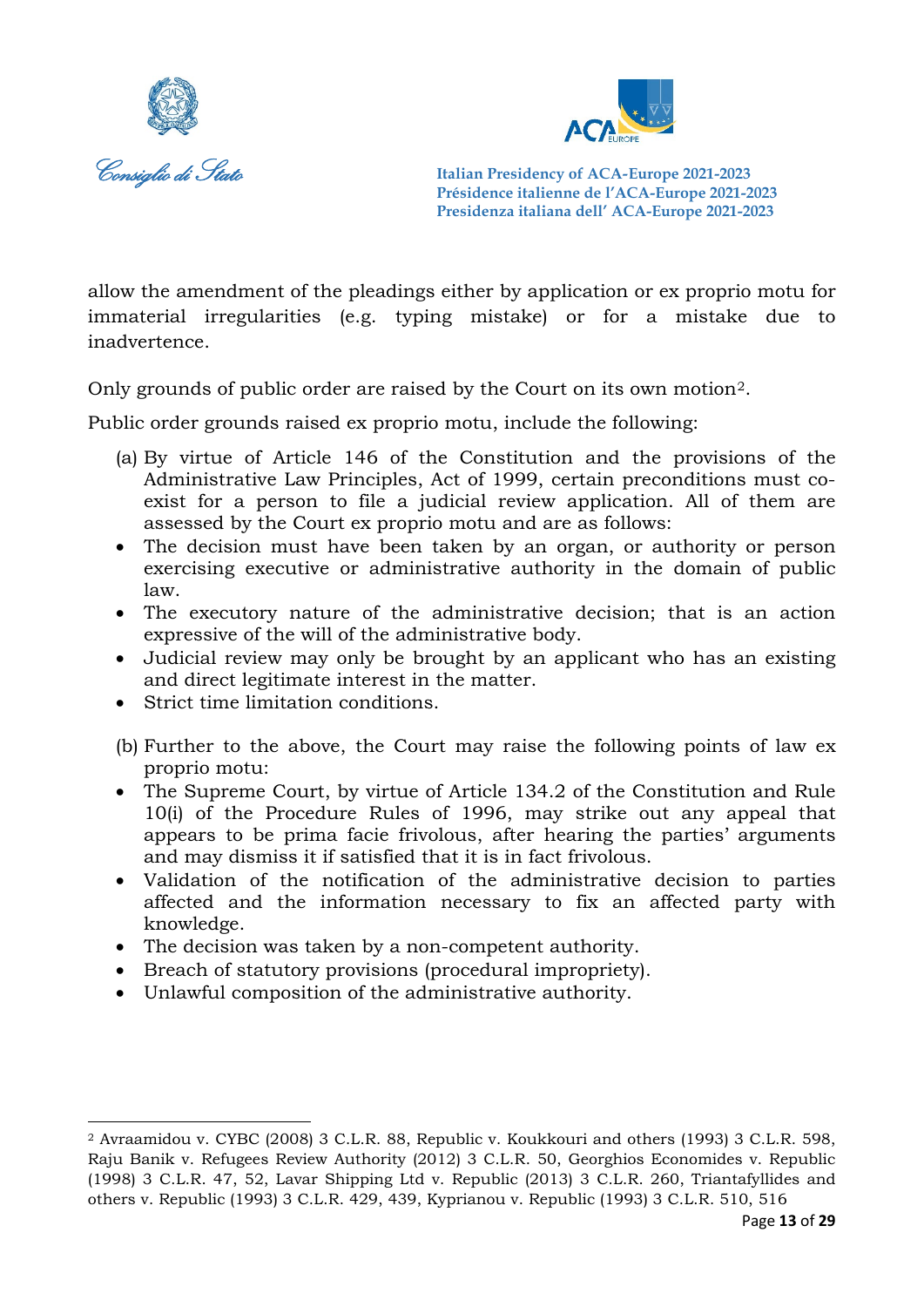



Lastly, it is settled precedent law that issues not raised during the proceedings at first instance cannot be raised for the first time on appeal, with the exception of public order grounds that may be raised by the court on its own motion[3](#page-14-0).

## **17. Is there a time-limit for the proposition of the compensatory action?**

- Yes
- No

If the reply is yes, please elaborate

There is no statutory time-limit for bringing a claim for damages to the Civil court. Despite the enactment of the Limitation Law of 2012, L. 66(I)/2012, this particular cause of action does not fall under its provisions.

Since the Administrative Court does not adjudge monetary payments, a claim for damages must be instituted before the Civil Courts.

However, an actionable cause for damages pursuant to Article 146.6. of the Constitution only arises if the following conditions co-exist:

- The decision of the administration has been annulled/voided or the omission has been renunciated by the administrative judge,
- The administration is duty-bound to active compliance: restoring the status quo antes and re-examining its decision (Article 146.5 of the Constitution),
- Despite the restoration of the status quo ante, there is a residue of damage.
- The aggrieved has made a claim for compensation to the public authority responsible for the annulled decision and the claim was not satisfied,
- A direct nexus between the harm suffered (residue of damage) and the annulled decision must exist. The harm must have been caused by the annulled decision or arises as a direct result of it.

Due to the fact that the above conditions need to be met, before making a civil claim for damages, some claims are brought before the Civil courts, prematurely and are hence, ruled as such.

<span id="page-14-0"></span><sup>3</sup> Avraamidou v. CYBC (2008) 3 C.L.R. 88, Republic v. Koukkouri and others (1993) 3 C.L.R. 598, Raju Banik v. Refugees Review Authority (2012) 3 C.L.R. 50, Georghios Economides v. Republic (1998) 3 C.L.R. 47, 52, Lavar Shipping Ltd v. Republic (2013) 3 C.L.R. 260, Triantafyllides and others v. Republic (1993) 3 C.L.R. 429, 439, Kyprianou v. Republic (1993) 3 C.L.R. 510, 516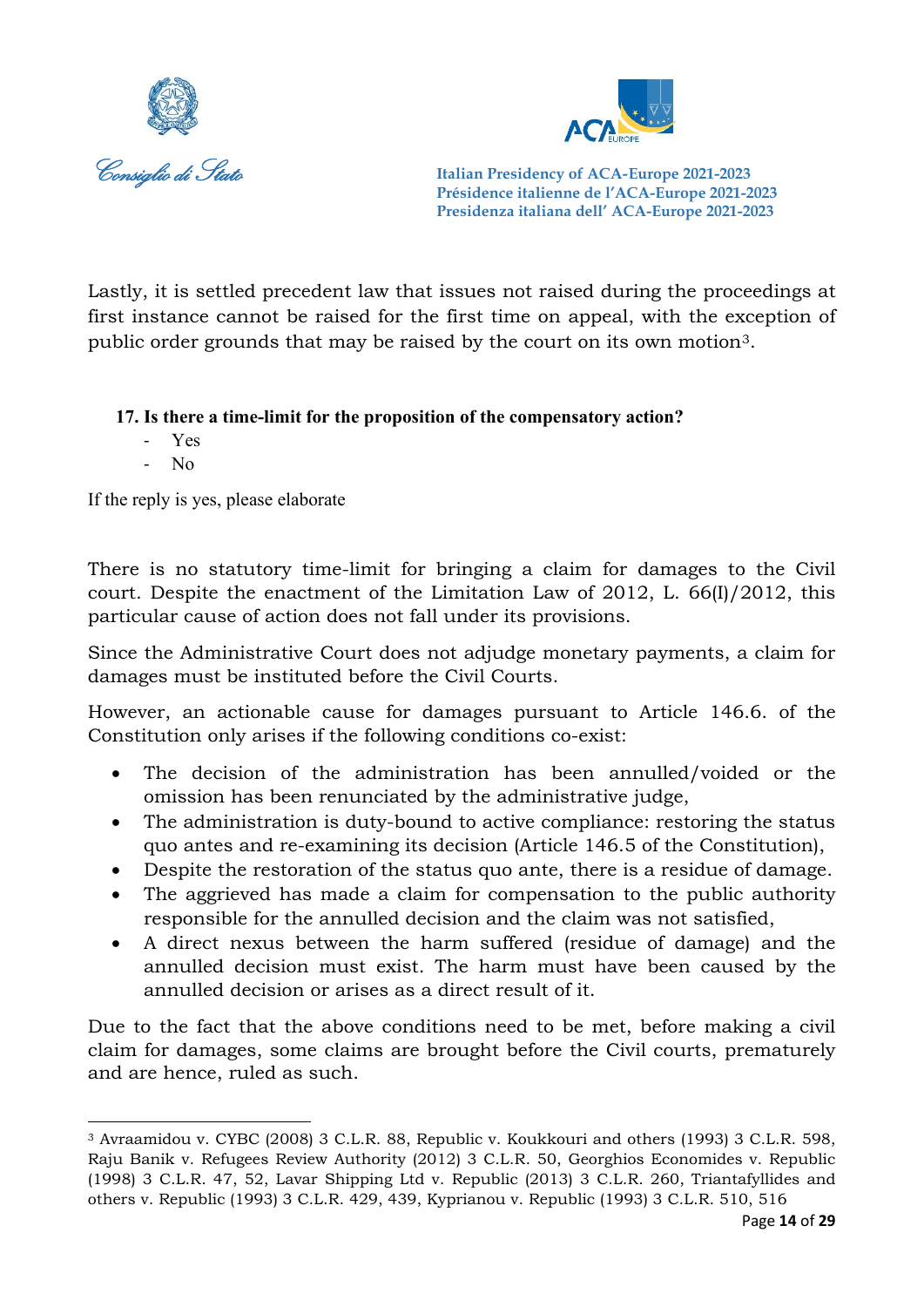



## **18. Can the judge rule that the Administration implement an administrative act? If your reply is affirmative, what are the prerequisites for implementation?**

- Yes explain
- No

Under Article 146.4 of the Constitution the Court may:

- Confirm, either in whole or in part, the decision, act or omission; or
- Declare, either in whole or in part, the decision or act to be null and void and of no effect whatsoever; or
- Declare that the omission, either in whole or in part, ought not to have been made and that whatever has been omitted should have been performed; or
- Amend, either in whole or in part, the decision or act, subject to the provisions of the law, and provided that the decision or act concerns tax matters or international asylum procedures under European Union law.

In light of the above, when the administrative judge annuls an administrative decision/act, he or she will not indicate to the public authority how the decision/act should have been nor can it indicate the content of the new decision to be taken after the public authority re-examines its decision, at the active compliance stage. Only in tax or asylum cases can the Administrative court annul and modify a decision of a public authority.

## **SESSION II – SPECIAL PROCEDURES**

- **1. Does your administration have provisions for special procedures**
	- Yes
	- No

If the reply is yes, please elaborate

*The following special procedures can be identified:*

• **Hierarchical recourses**: Sometimes, by virtue of relevant statutory provisions, the decisions of certain administrative authorities, can first be challenged before a higher administrative authority, by way of a hierarchical recourse. This can be done before instituting judicial proceedings. This procedure is not final or conclusive; an aggrieved person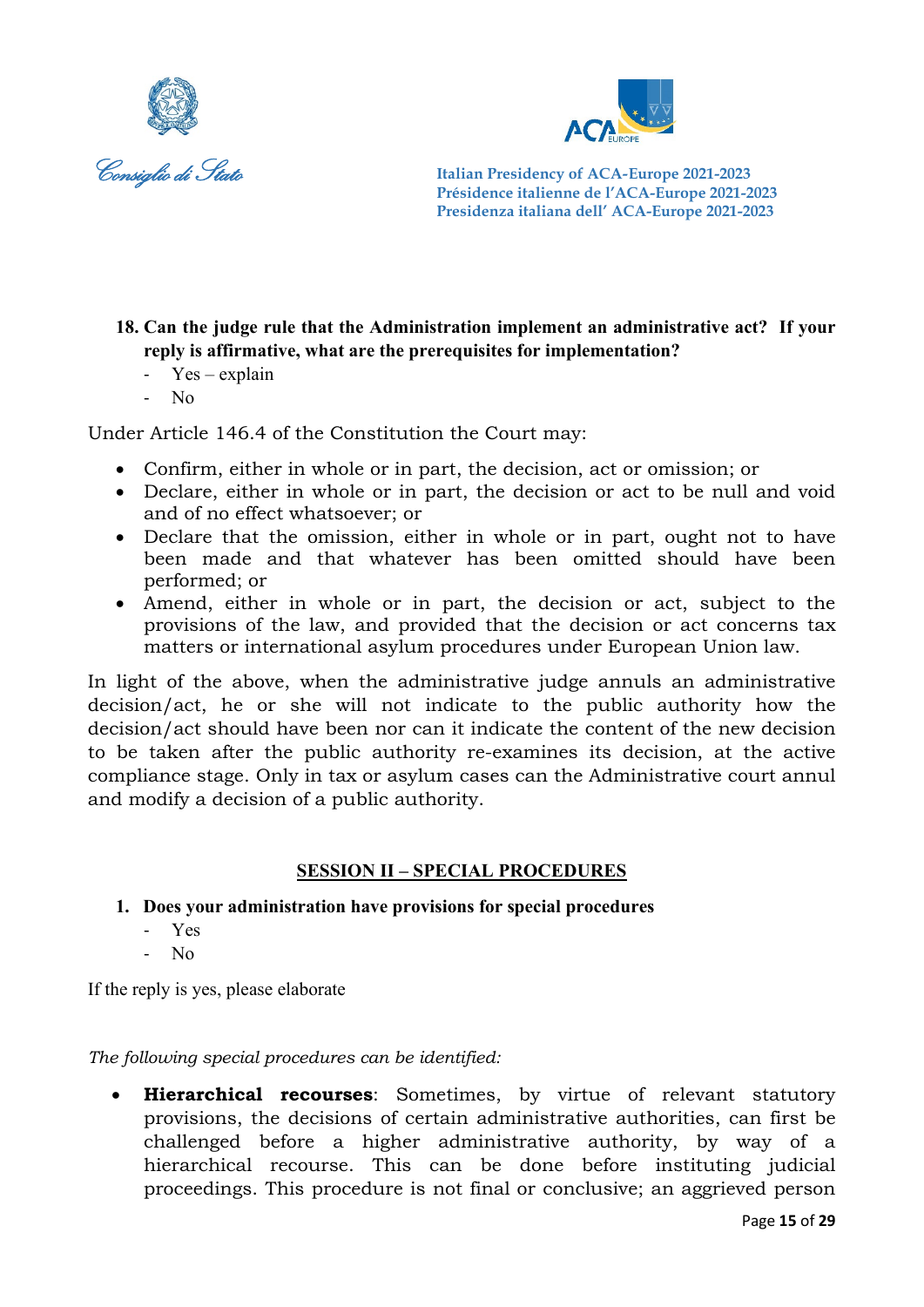



may then contest the decision of the Higher Administrative Authority before the Administrative Court at first instance and before the Supreme Court on appeal. Usually, the hierarchical recourse is not a prerequisite before lodging a recourse to the Administrative Court (e.g. for public tenders – before lodging a claim to the Administrative Court an aggrieved person could first lodge a hierarchical recourse before the Tenders Review Authority) but in certain situations, the relevant piece of legislation, makes it a precondition.

- **Inspection of the administrative documents** after the recourse has been instituted.
- **Article 29 complaints**: Complaint made to a public authority under **Article 29 of the Constitution.**
- **Active compliance** of the administration to give effect to the court's judgment by which an administrative act/decision has been annulled.
- **Claim for damages** made by the aggrieved to the administration for residual damage incurred on account of an annulled decision.
- **Interim orders issued by the Courts**: The Supreme Constitutional Court Rules of Court (Rules of Procedure) of 1962 (Rule 13) and the Administrative Court Rules of Court of 2015 (Rule 2), provide the procedure for granting interim orders after a recourse/appeal has been lodged.
- **2. What do the specialities consist of?**
	- Ways of introducing the appeal
	- Procedural time-limits
	- Jurisdiction of the court
	- **Other**

Hierarchical recourses take place before the competent Higher Administrative Authority. Specific timeframes for lodging a hierarchical recourse apply, which are usually abridged (e.g. the timeframe for lodging a hierarchical recourse before the Tenders Review Authority is 15 days).

Similarly, an aggrieved person may lodge a recourse under Article 146 of the Constitution against the administration's omission to respond to a complaint made pursuant to Article 29 of the Constitution if the subject matter of the complaint falls within the jurisdiction of the Administrative Court (justiciable act under Article 146.1 of the Constitution). By virtue of the provisions of Article 29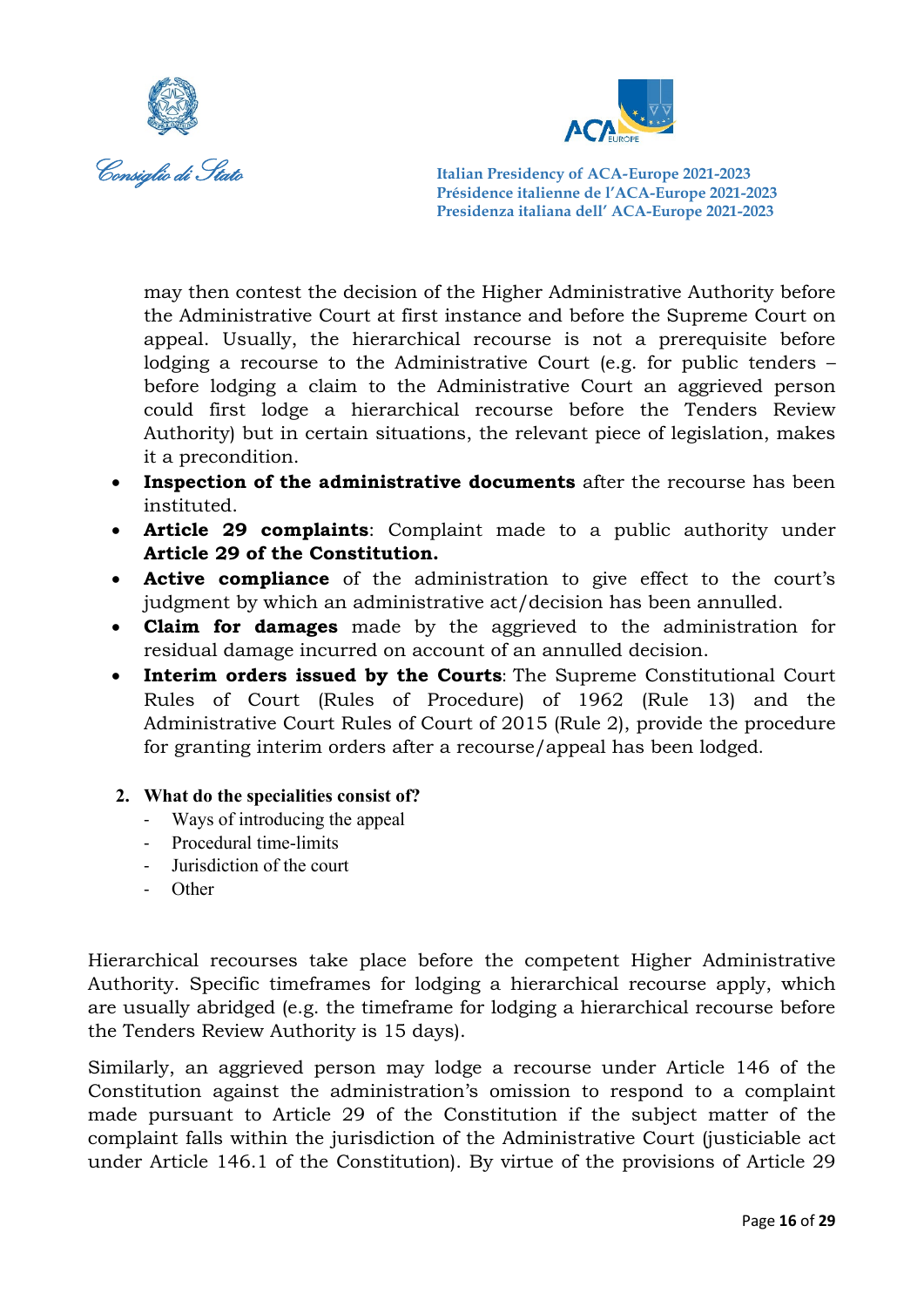



of the Constitution, an authority must respond to a complaint within 30 days (indicative time-limit).

Provided that the administration does not satisfy an aggrieved person's demand for damages on account of an annulled decision, a civil claim for damages for residual damage incurred can only be awarded by the civil courts (provided that all preconditions mentioned in our response to Question 13 and 17 of Session I, are satisfied). The Administrative Court cannot award damages.

Interim orders issued by the Courts adhere to a fast-track procedure of urgency. Under Rule 13 of the Supreme Constitutional Court Rules of Court of 1962 (Rules of Procedure) and Rule 2 of the Administrative Court Rules of Court of 2015, an interim order may be granted by the court on its own motion or by a party's application. It may, even, be granted without notice as a matter of urgency or other exceptional circumstances. However, if granted without notice, the order must be served immediately upon all affected parties for any objections to be filed. If objections are filed and once, they are, the Court will hear all parties and may annul, amend or uphold the interim order. All decisions / orders of the Courts must be well-reasoned pursuant to the provisions of Article 30.2. of the Constitution.

## **3. The special rites are established:**

- According to subject ( for example, tenders, procedures of expropriation, independent administration authorities)
- According to actions
- Both of the above

Please elaborate

The procedure of hierarchical recourses is followed when the relevant piece of legislation provides for it or makes it a precondition before lodging a recourse to the Administrative Court). Public tenders are one such example; a hierarchical recourse can be lodged before the Tenders Review Authority. Nevertheless, an aggrieved may challenge the decision directly before the Administrative Court, without following the hierarchical recourse procedure first. In that respect, hierarchical recourses are filed before the competent higher administrative authority, solely for certain areas of law, as the relevant piece of legislation provides.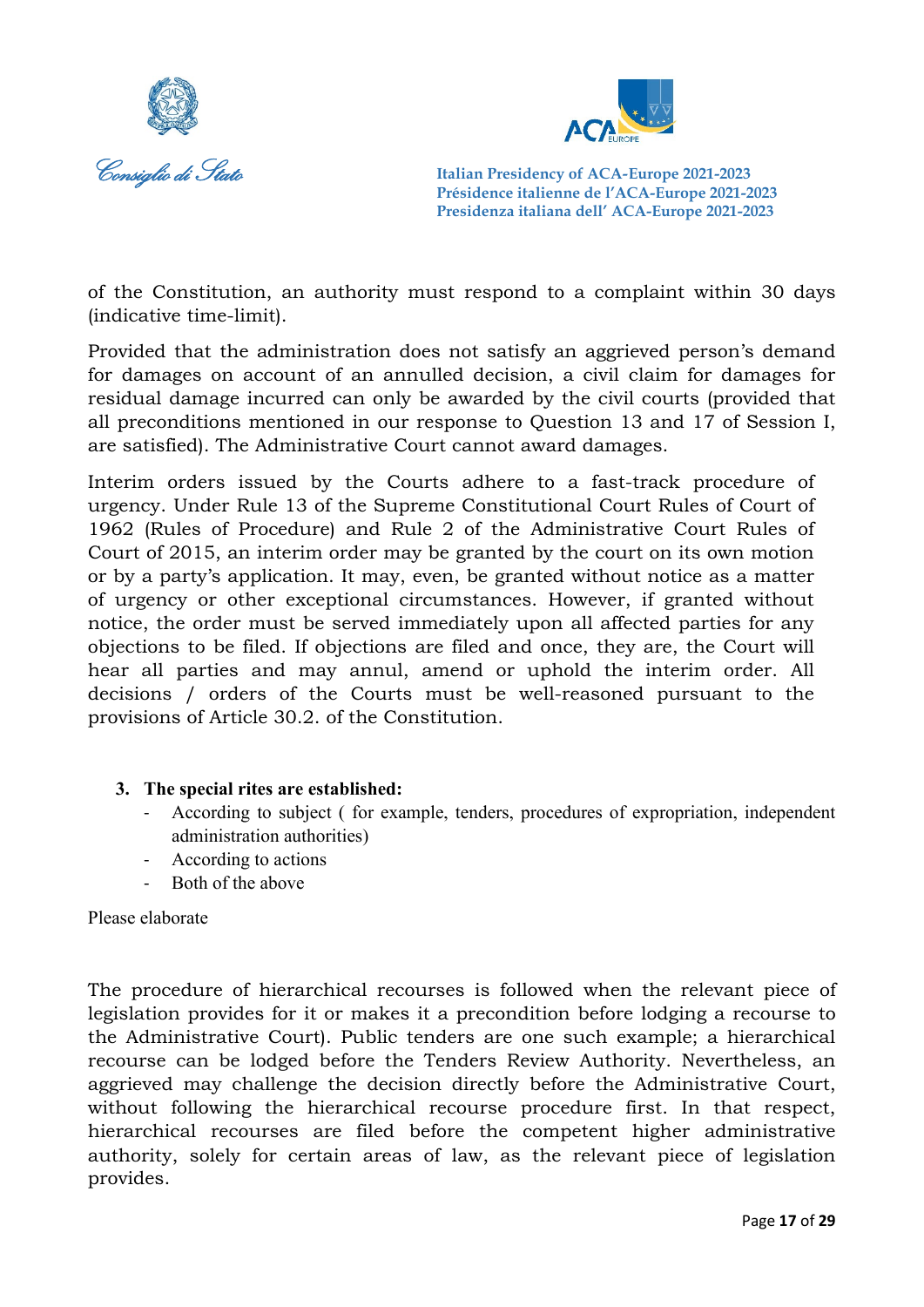



Other special procedures, depend on the type of action sought, e.g. interim orders or for contempt of court.

The rest of the procedures, i.e. (a) inspection of administrative documents, (b) active compliance of the administration, (c) claims made to the administration, for damages, on account of an annulled decision and (d) Article 29 complaints, do not relate to specific areas of law or to the type of action sought. They apply to all administrative proceedings.

- **4. Does your system provide for appeals against the silence of the Administration at the request for an administrative provision presented by a private individual?**
	- Yes
	- $N<sub>0</sub>$

If the reply is yes, please elaborate

An aggrieved person may lodge a recourse under Article 146 of the Constitution against the administration's omission to respond to a complaint made pursuant to Article 29 of the Constitution. By virtue of the provisions of Article 29 of the Constitution, an authority must respond to a complaint within 30 days.

Similarly, a recourse under Article 146 of the Constitution may be lodged against an omission of any executive or administrative authority which is contrary to any of the provisions of this Constitution or of any law or is made in excess or in abuse of powers vested in such organ or authority or person.

Such recourses must be made within seventy-five (75) days from the day the omission came to the knowledge of the person filing the recourse.

## **5. Do the Administrations comply spontaneously with the decisions of the administrative courts?**

- Yes, always
- No, never
- In the majority of cases, in any case more than in 50% of cases
- Hardly ever, in any case less than in 50% of cases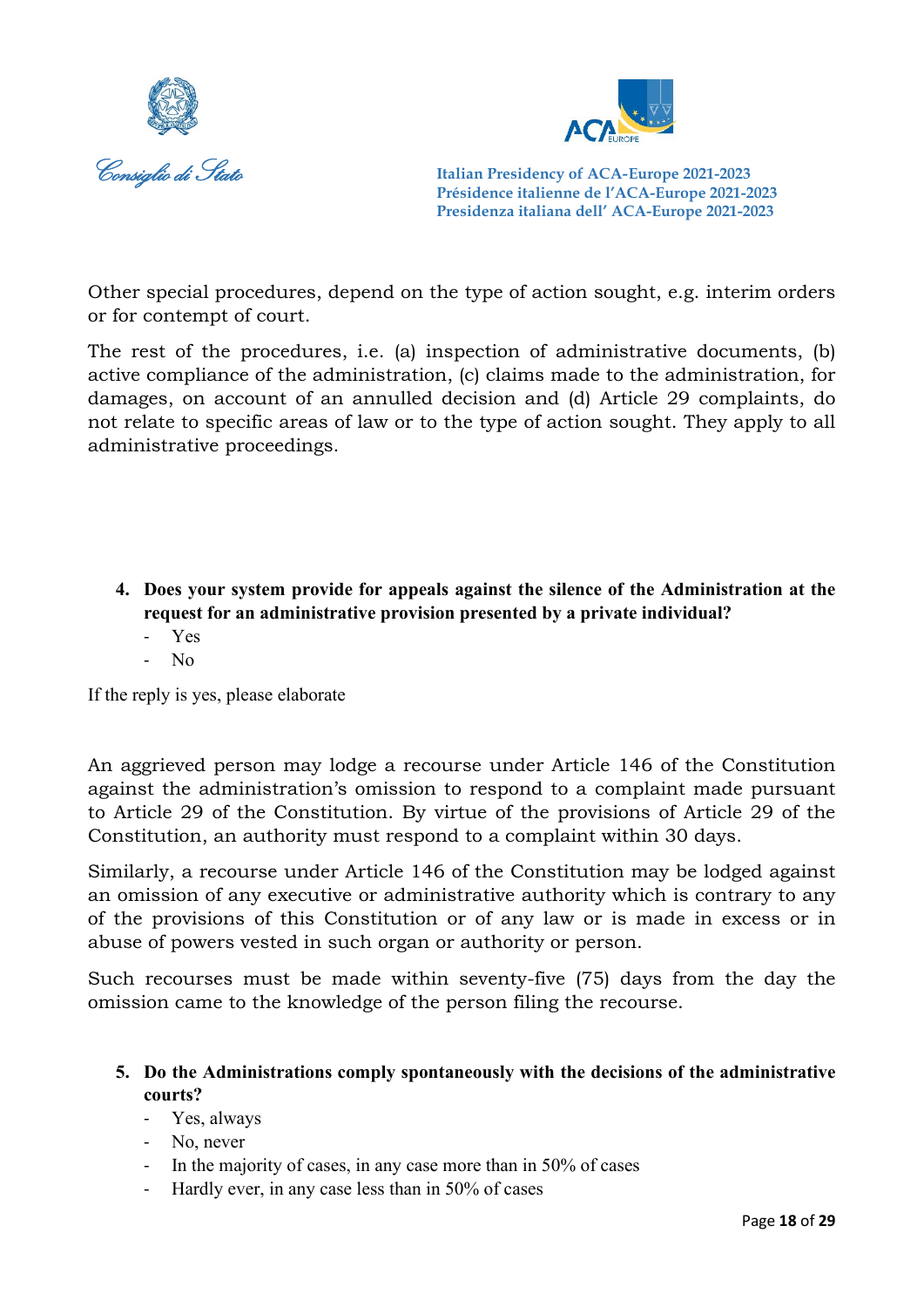



The administration is duty-bound to give effect to the decision of the Court, correctly and timely.

**Article 146.5 of the Constitution** and **sections 57** and **58** of the **General Principles of Administrative Law, Law of 1999** impose an obligation on public bodies to give effect to judgments delivered under **Article 146 of the Constitution**.

More specifically, as stipulated by section 59 of the General Principles of Administrative Law, Law of 1999, judgments issued are final and will acquire the force of res judicata. Furthermore, according to the provisions of **section 59(1) of the General Principles of Administrative Law Act of 1999**, a decision of the Court annulling an administrative act/decision operates *erga omnes* -binds all; both the applicant and the administrative body. The administrative body, however, has a positive obligation to give effect to the court's decision (active compliance), i.e. to eradicate the decision and remove its effects with a view to restore the status quo ante as well as to re-examine its decision bound by the judgment's *ratio* (Article 146.5 of the Constitution and Sections 57 and 58 of the General Principles of Administrative Law, Law of 1999). By virtue of **section 59(2)** of the **General Principles of Administrative Law, Act of 1999** administrative authorities are bound by the order of the Court as well as the dictum of the judgment in relation to the legal and factual findings.

By virtue of **Article 146.5A of the Constitution**, both the Administrative Court and the Supreme Court are empowered to assess whether effect has been given to their decisions and if not, impose sanctions accordingly, in so far as statute law prescribes. Until now, no statute has been enacted to regulate the aforementioned constitutional provision. In practice, judgments against administrative bodies are always complied with.

Furthermore, an aggrieved person has the right to file, anew, a recourse to the Administrative Court for a declaration that the non-compliance must be remedied.

On the other hand, a decision confirming an act/decision of the Administration operates *in personam*, binds the applicant only, rendering the subject matter res judicata between the pursuer and the Administration (*inter partes*).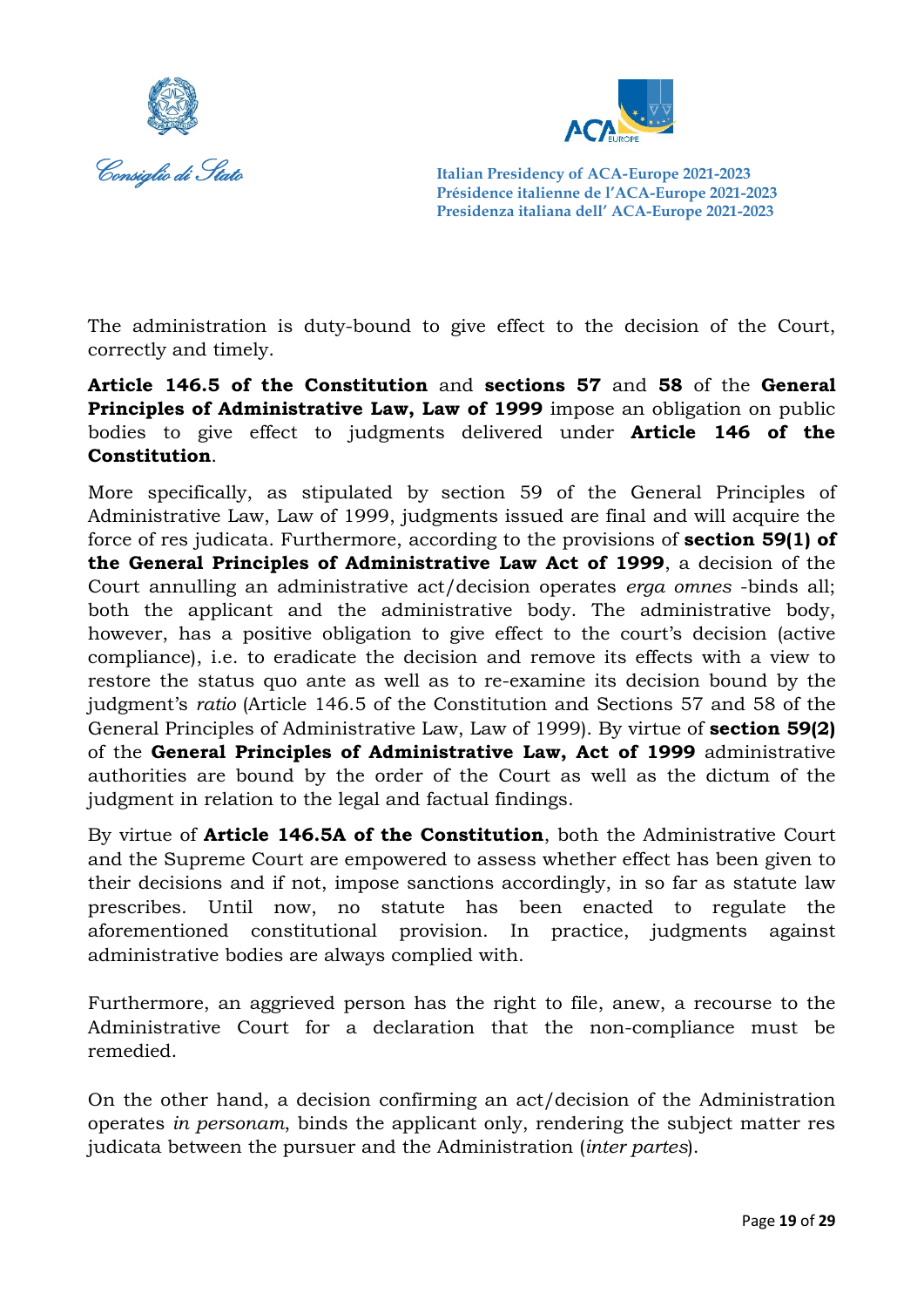



**6. In your legal system, is there a special procedure for ensuring the integral execution of the sentence**?

- Yes

 $-$  No

If the reply is yes, please elaborate

• **Final Judgments with the force of res judicata**: By virtue of **Article 146.5A of the Constitution**, both the Administrative Court and the Supreme Court are empowered to assess whether effect has been given to their decisions and if not, impose sanctions accordingly, in so far as statute law prescribes. Until now, no statute has been enacted to regulate the aforementioned constitutional provision. In practice, judgments against administrative bodies are always complied with.

Furthermore, an aggrieved person has the right to file, anew, a recourse to the Administrative Court for a declaration that the non-compliance must be remedied (i.e. for the court to declare null and void the new administrative act issued after re-examination and which is in contrast with the judgment of the court).

- **Non-final decisions:** Interim orders (provisional orders) for stay of execution are non-final and do not deal with the merits of the case. If disobeyed, then liability may be found for contempt of Court, under **Article 150 of the Constitution**. The power is instrumental in the sustenance of the efficacy of the judicial process<sup>[4](#page-20-0)</sup>. For one to be held in contempt of Court, the court must decide whether an action constitutes contempt. Broadly speaking, contempt is found when disrespect to the Bench is shown or by willfully failing to obey a court decision or order.
- **7. Are the judge's decisions which are not of the last resort immediately enforceable?**
	- Yes
	- No

If the reply is yes, please elaborate

<span id="page-20-0"></span><sup>4</sup> Ioannides v. Republic (1971) 3 C.L.R 8.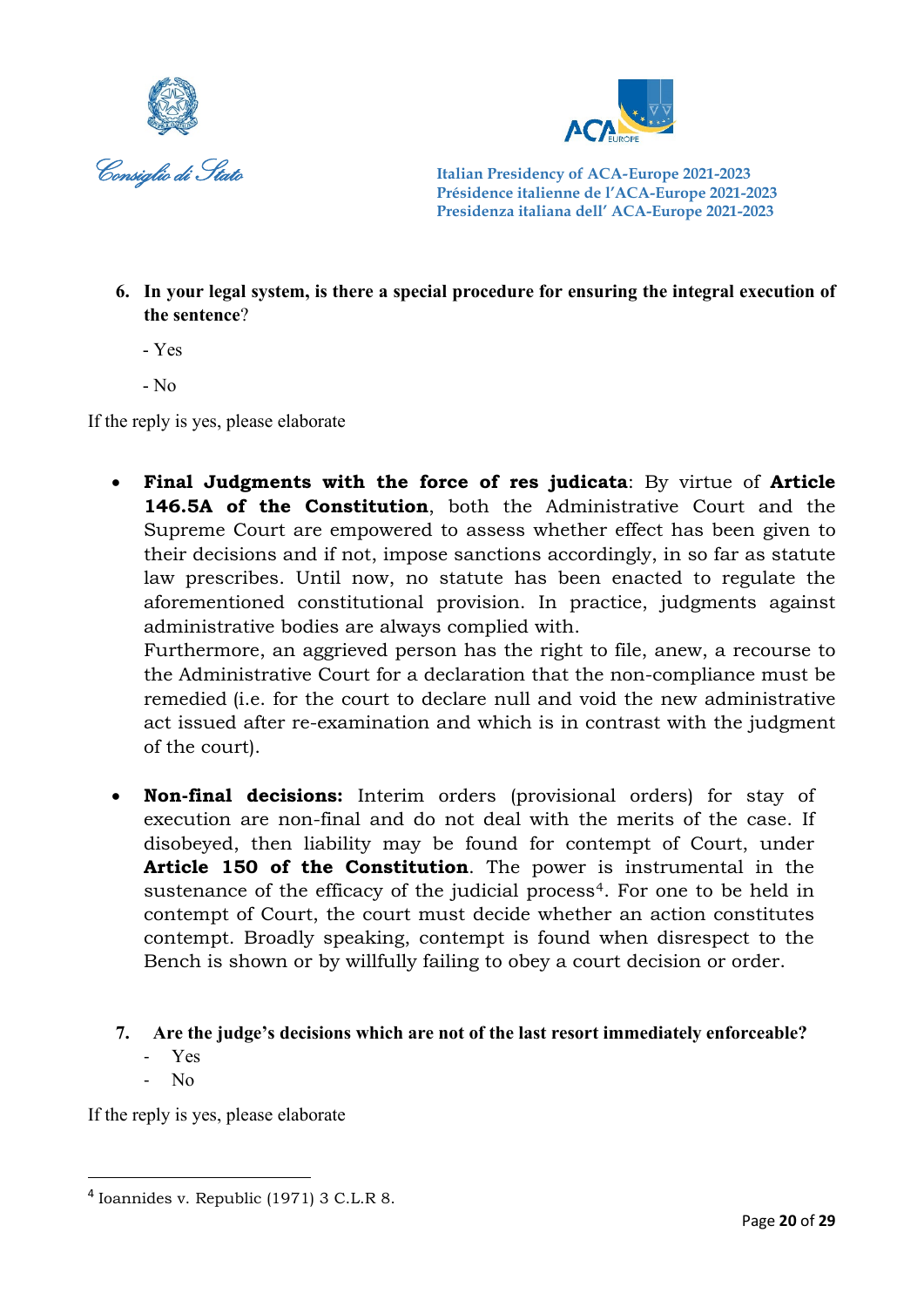



Yes, the rule of *res judicata* applies to decisions issued by the first instance Administrative Court and therefore, the administration is duty-bound to enforce a first instance judgment annulling its administrative act/decision, unless a stay of execution (suspending enforcement) was requested by a party or was granted by the Administrative Court ex proprio motu. A stay of execution of the first instance judgment may also be granted by the last instance court if appealed.

**8. Following the annulment of a decision characterized by discretionary power, the interested party is forced to challenge each of the ulterior negative decisions which have been deemed illegitimate by dint of defects which are different to those identified by the judge or, in alternative, are there certain mechanisms of "reduction" of the aforesaid discretionary power which ensure the definition of the litigation once and for all?**

- Yes – elaborate

- No

Since the powers of the Courts of administrative jurisdiction are limited to testing the legality and not the correctness of administrative decisions, the Courts examine whether the public authority has exercised its discretionary powers, within lawful limits. Their jurisdiction does not extend:

- to issues of technical nature or issues that require specialised knowledge nor
- do they substitute<sup>[5](#page-21-0)</sup> or reduce the discretionary powers of the administration. The Court examines solely, whether the public authority has exercised its discretionary powers, within lawful limits.

The Court will only intervene if, after taking into account all the facts of the case, it concludes that the findings of the administrative authority are not reasonably

<span id="page-21-0"></span><sup>&</sup>lt;sup>5</sup> Recourses in relation to tax disputes and asylum provide two exceptions; both the legality and correctness of the administrative decision is reviewed by the court.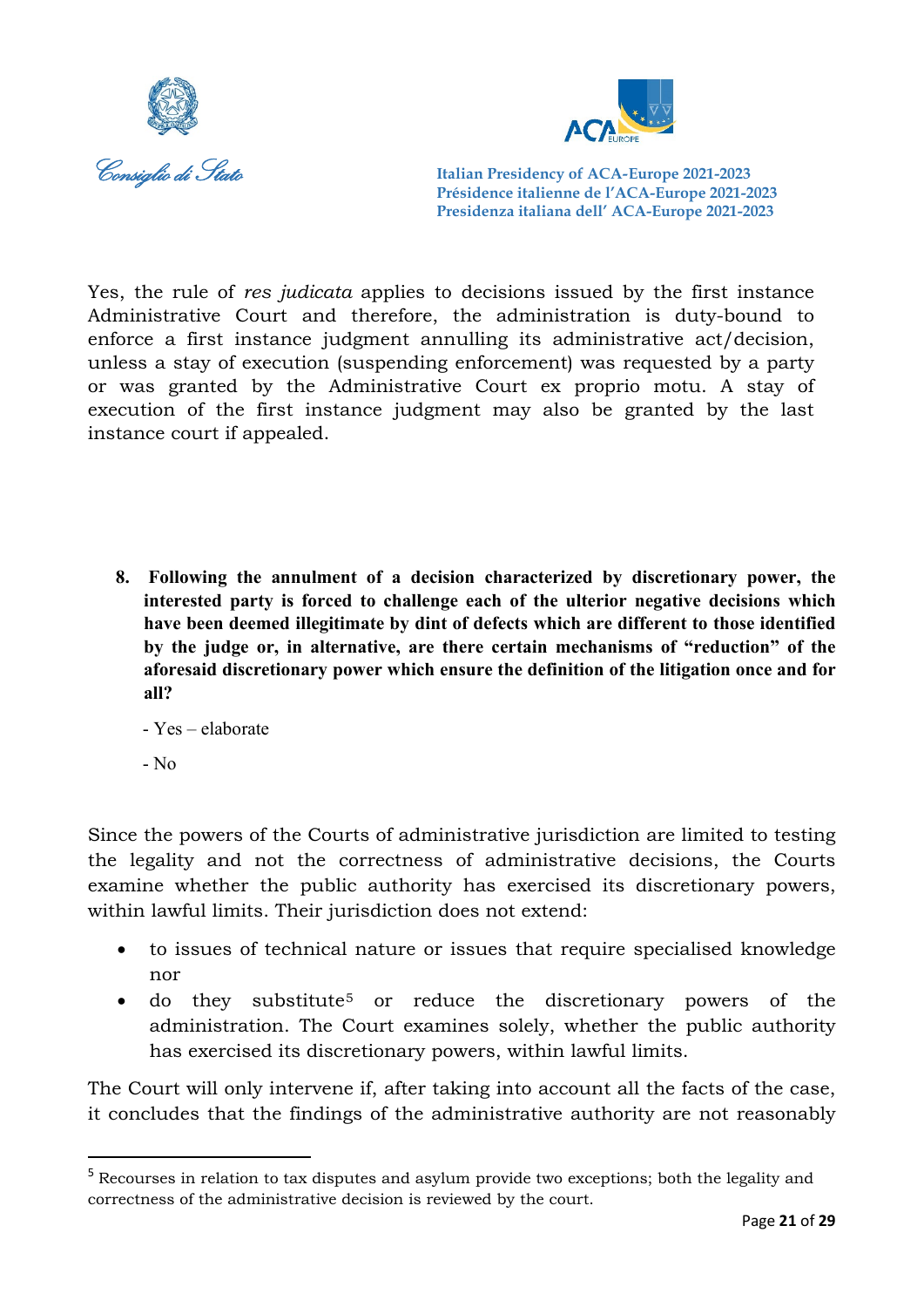



sustainable, or they result from an error of fact or law or are in excess of its discretionary powers. In essence, the court reviews the decision in order to ascertain whether:

- there is a clear statutory legitimacy of discretion and its extent,
- the public organ has exercised its discretionary powers,
- there has been sufficient enquiry of all relevant facts for the discretion to have been exercised correctly, reasonably and under no misconception and
- there was due reasoning for the decision.

In light of the above, if the court has annulled an administrative decision because the public authority has abused its discretionary powers, the administration in re-examining its decision is bound by the legal and factual findings of the court (active compliance). If it does not comply, then the aggrieved party can lodge anew a recourse for breach of the res judicata and for violation of Article 146.5. of the Constitution that imposes the duty of active compliance on the administration.

## **SESSION III – PRECAUTIONARY MEASURES**

- **1. Does the proposition of an appeal automatically suspend the effectiveness of the administrative act?** 
	- Yes
	- No

Filing an appeal against a first instance judgment does not automatically suspend the effects of the first instance judgment which has acquired the force of res judicata.

## **2. In your legal system, are precautionary measures provided for?**

- Yes
- No
- Stay of execution (suspension) of the contested administrative decision/act requested by a party before the first instance administrative court or ordered by the first instance court on its own motion (Rule 13 of the Supreme Constitutional Court Rules of Court of 1962- the Power of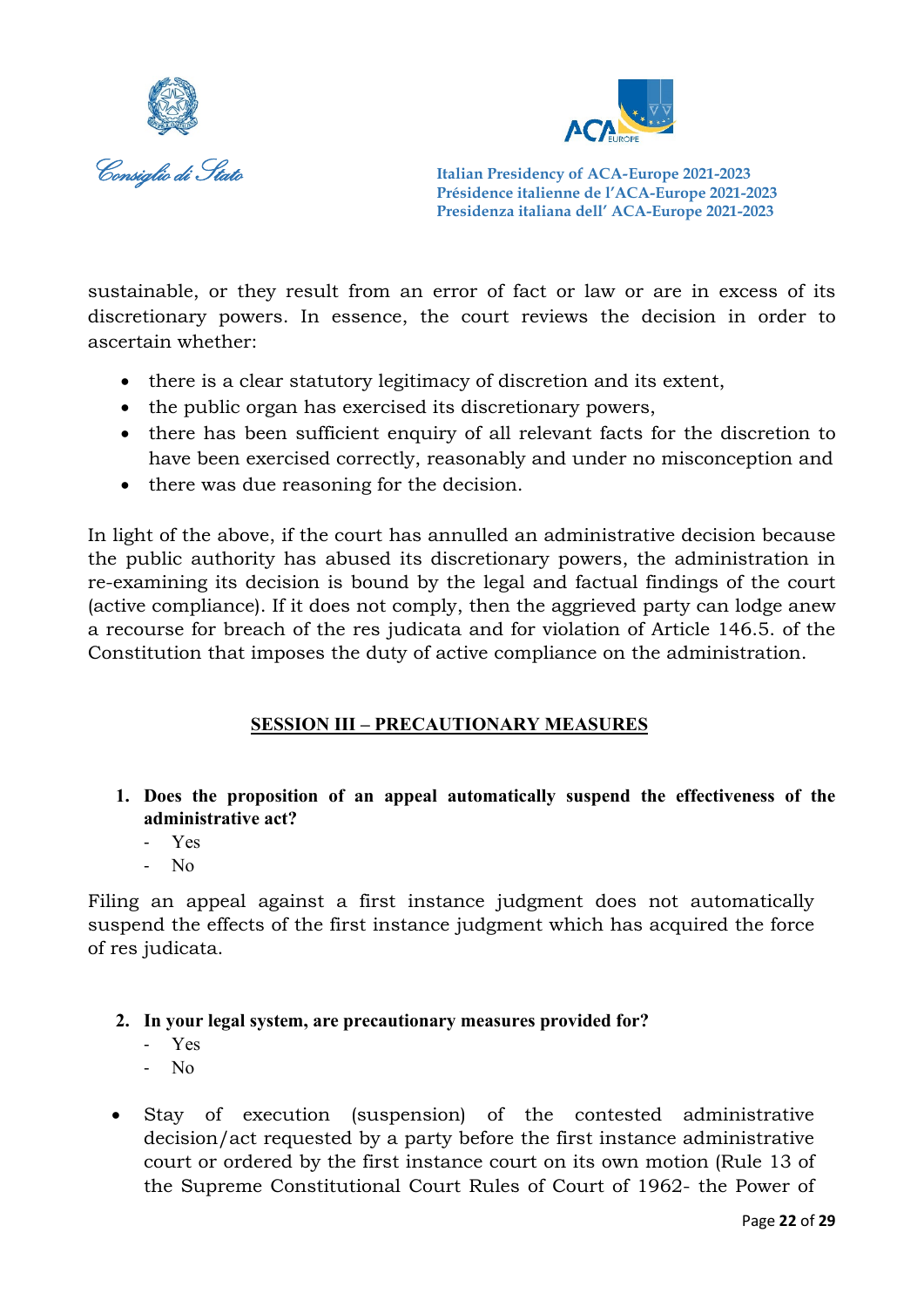



granting a provisional order and Rule 2 of the Administrative Court Rules of Court of 2015 (Rule 2).

Stay of execution may be granted at any stage of the proceedings even when the judgment is handed down by the Administrative court. It is an exceptional measure because it disrupts the direct enforceability of administrative acts/decisions principle. It may be ordered if the party will suffer serious and irreparable/irrevocable harm/damage either in material or moral terms. The court will rule against stay of execution if such stay will induce a substantial impediment in the proper functioning of the administration even if irreparable harm may be caused to the party (general interest outweighs the individual one). One exception applies and that is if the administrative act/decision is manifestly/flagrantly illegal (meaning self-evident and clearly deduced). In such case, stay of execution will be order even if the proper function of the administration will be disrupted. Flagrant illegality involves a clear violation of the procedure envisaged in the law or unquestionable disregard of the fundamental precepts of administrative law. The notion does not encompass any defective exercise of discretionary powers vested in the public authority. Allegations of flagrant illegality of the administrative act are examined by the court with great caution, otherwise the court might be 'carried away' in deciding on the merits of the recourse and this is by no means acceptable.

• Stay of execution (suspension) of the appealed first instance judgment may be ordered by the first instance administrative judge when delivering/pronouncing his/her judgment. It may also be ordered by the Supreme Court (last instance court) under exceptional circumstances. This means that the court will weigh the effects the first instance decision will have if immediately enforced against any adverse effects in restoring the status quo ante, if the appeal is successful.

*Other reasons, inter alia, that may substantiate/support the issuance of an order for stay of execution:*

- ∗ Severity of the case (for example, if constitutional matters are raised),
- ∗ General public interest.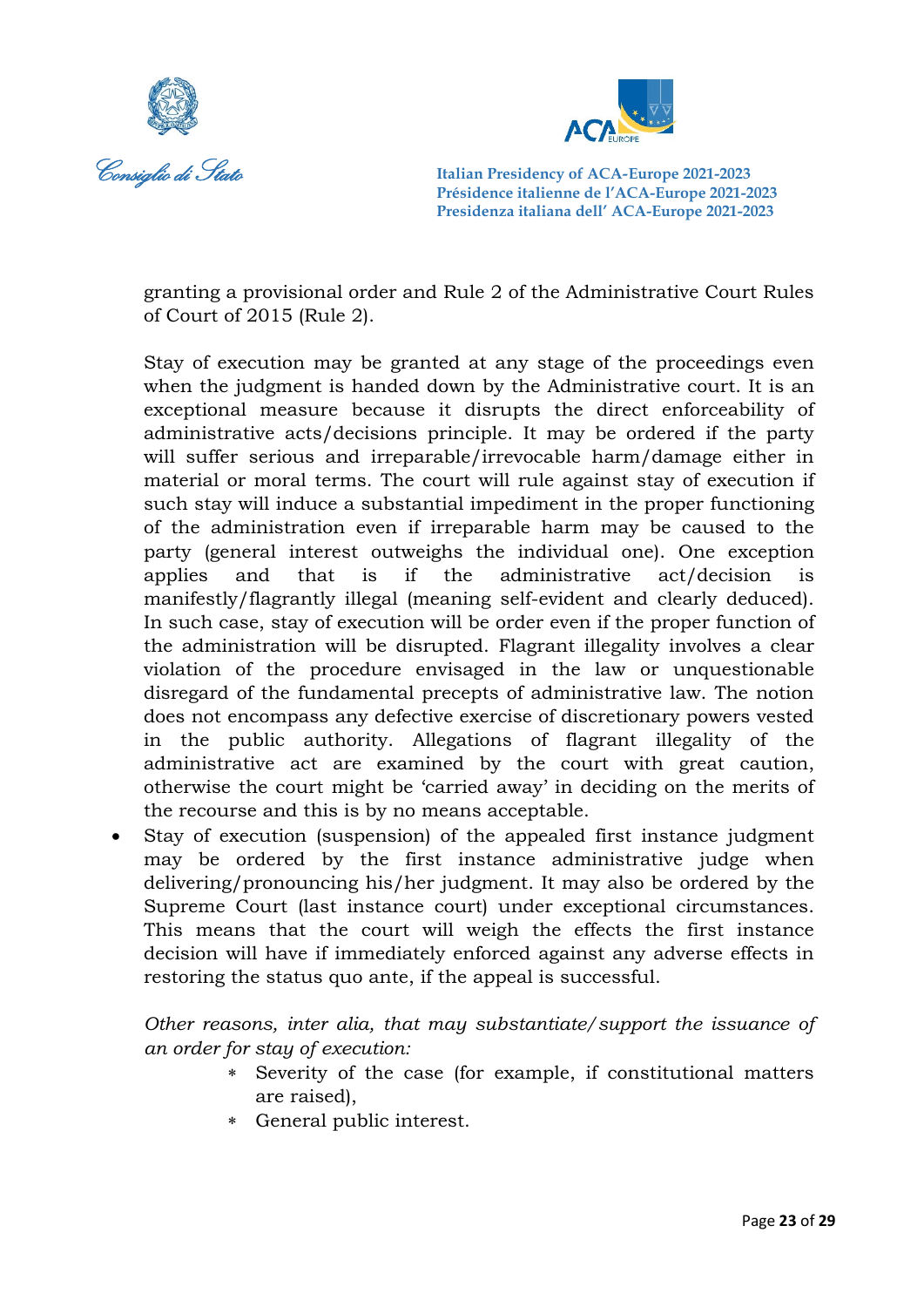



It should be noted that stay of execution of an administrative act can only be ordered for positive and not negative administrative acts. If the Courts of administrative jurisdiction were to order stay of execution against negative administrative decisions that would mean that the court is substituting itself with the administration.

Also, if the recourse was rejected by the Administrative Court, no stay of execution may be requested since there is no declaratory or operative part of the judgment for it to be stayed.

## **3. What kinds of decisions can the judge apply as a precautionary measure?**

- The suspension of the challenged act;
- ( if the subject of the challenge is the refusal of an application) a positive measure which provisionally anticipates the effects of the administrative act being contested;
- The order to the administration to re-examine the application on the strength of indications contextually provided by the judge;
- Whatever measure necessary to satisfy, in each case, the precautionary requests presented by both parties

Please see response to Question 2 for stay of execution of challenged acts / appealed first instance decisions.

In as far as active compliance to final decisions of the courts of administrative jurisdiction, by virtue of the provisions of **section 59(1) of the General Principles of Administrative Law Act of 1999**, a decision of the Court annulling an administrative act/decision operates *erga omnes*, binding the administrative authority with the obligation to give effect to the court's decision, i.e. to eradicate the decision and remove its effects with a view to restore the status quo ante as well as to re-examine its decision bound by the judgment's *ratio* (Article 146.5 of the Constitution and Sections 57 and 58 of the General Principles of Administrative Law, Law of 1999). By virtue of **section 59(2)** of the **General Principles of Administrative Law, Act of 1999** Administrative authorities are bound by the order of the Court as well as the dictum of the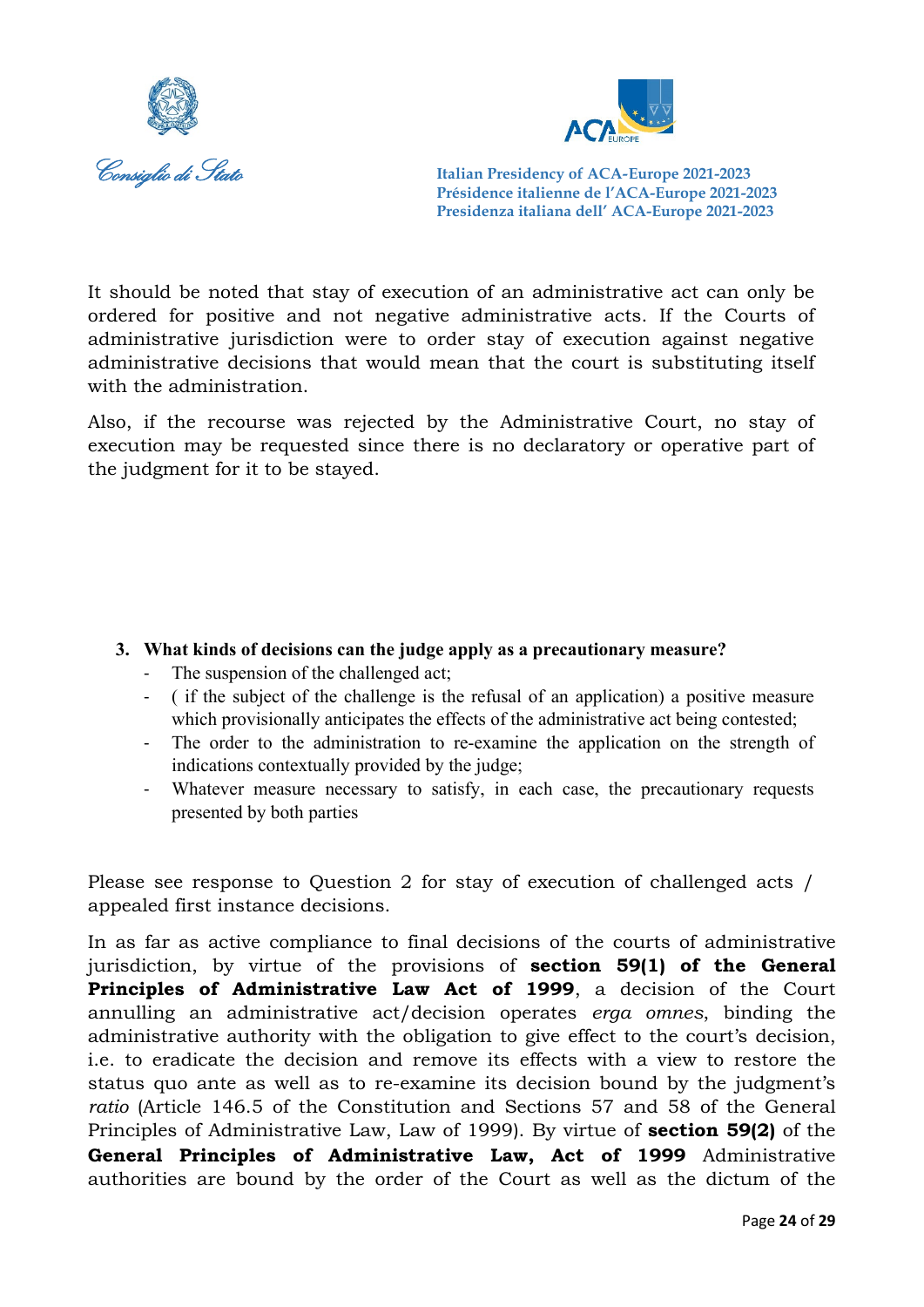



judgment in relation to the legal and factual findings. The administration is dutybound to give effect to the decision of the Court, correctly and timely. Otherwise, if the administration does not uphold its duty to comply with the court's decision or complies in contrast to it then, the aggrieved person may file a new recourse for the aforementioned reasons.

On the other hand, a decision confirming an act/decision of the Administration operates *in personam*, binds the applicant only, rendering the subject matter res judicata between the pursuer and the Administration.

## **4. What are the conditions for the acceptance of a precautionary request?**

- The probable validity of the action
- The probable validity of the action together with a serious prejudice
- The prevalence of public or private interest, based on the results of the equilibrium/assessment
- The required prerequisites of trial law to accord precautionary measures vary according to the different types of litigation
- Other prerequisites ( please specify )

Please see response to Question 2 as regards the conditions on stay of execution before both courts of first and last instance.

Furthermore, if an interim order for stay of execution is disobeyed, proceedings for contempt of Court may be instituted, under **Article 150 of the Constitution**. The power is instrumental in the sustenance of the efficacy of the judicial process<sup> $6$ </sup>. For one to be held in contempt of Court, the court must decide whether an action constitutes contempt. Broadly speaking, contempt is found when disrespect to the Bench is shown or by willfully failing to obey a court decision or order.

- **5. Can the judge force the petitioner to pay bail?**
	- Yes
	- No
	- If yes, in which cases?

<span id="page-25-0"></span> $6$  Ioannides v. Republic (1971) 3 C.L.R 8.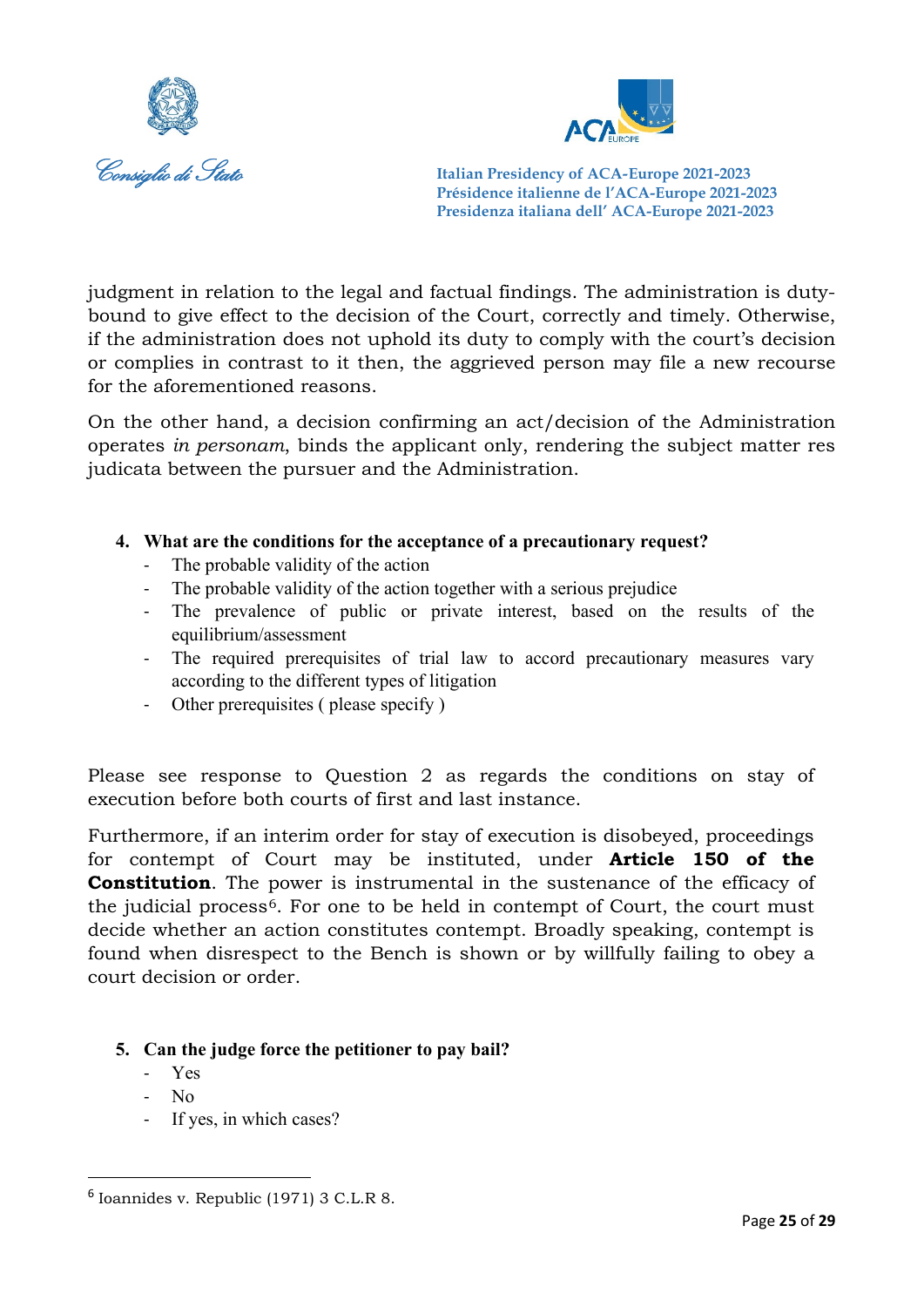



An interim order may be granted pursuant to Rule 13 of the Supreme Constitutional Court Rules of Court of 1962, under such terms that the court deems fit under the circumstances. Payment into court by surety (bail) is at the discretion of the court and may be ordered when issuing an interim order.

## **6. Are precautionary measures generic?**

- Yes
- $No are there some subjects in which precautionary measures are not admitted?$ Which?

An application for an interim order may be made or the administrative judge may issue an interim order ex proprio motu, irrespective of parties and of the area of law of the administrative proceedings at hand.

- **7. Can a precautionary request be introduced autonomously before the presentation of the main trial proceedings (** *ante causam* **)?**
	- Yes
	- No

Interim orders for stay of execution are interlocutory, hence proceedings must have been instituted. The recourse challenging the administrative act must have been lodged before filing an application for an order for stay of execution (the application can be filed simultaneously with the recourse) or before the court orders by the court on its own motion. Similarly, for an order of stay of execution to be granted by the Supreme Court, the first instance decision must have been appealed (again the application can be filed simultaneously with the appeal). This is because the interim order for stay of execution is of monitoring character intending to uphold the efficiency of administrative justice and hence, can only be examined by the court in relation to the recourse/appeal.

Having said that, it is also possible for the Administrative judge of first instance to order the stay of execution at the time he/she delivers his/her judgment.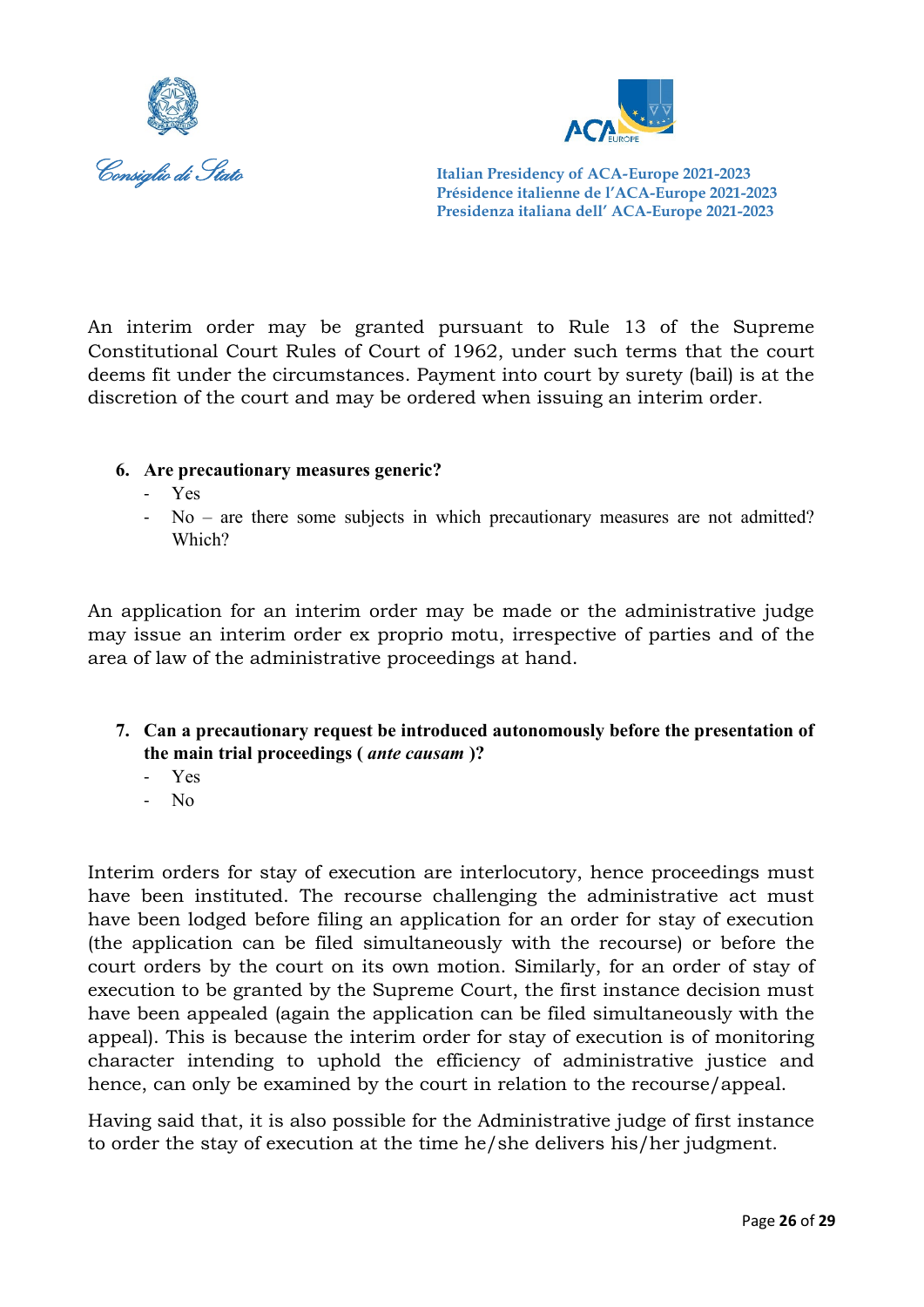



- **8. In the event of cautionary request** *ante causam***, does the precautionary decision of the judge lose effectiveness?**
	- Yes, in the event that the interested party does not initiate main trial proceedings within the mandatory time-limit
	- No, its effectiveness remains intact even if the main trial proceedings have not been initiated within the mandatory time-limit or even if the time-limit has expired

Not applicable. Please see response to Question 7.

- **9. When dealing with the precautionary request, does your legal system provide for specific procedure?**
	- Yes (give details of the main characteristics with regard to : trial deadlines, type of decision, motivational burden, ways for establishing debate)
	- No

Under Rule 13 of the Supreme Constitutional Court Rules of Court of 1962 (Rules of Procedure) and Rule 2 of the Administrative Court Rules of Court of 2015, an interim order may be granted by the court on its own motion or by a party's application. It may, even, be granted without notice as a matter of urgency or other exceptional circumstances. However, if granted without notice, the order must be served immediately upon all affected parties for any objections to be filed. If objections are filed and once, they are, the Court will hear all parties and may annul, amend or uphold the interim order.

The procedure therefore, adheres to a fast-track procedure of urgency.

## **10. Is the precautionary decision taken unilaterally or collegiately?**

- Unilaterally;
- Collegiately;
- Collegiately, but in the event of extreme urgency, the precautionary decision can be taken temporarily by means of a simple unilateral decree;

Under Rule 13 of the Supreme Constitutional Court Rules of Court of 1962 (Rules of Procedure) and Rule 2 of the Administrative Court Rules of Court of 2015, an interim order may be granted by the court on its own motion or by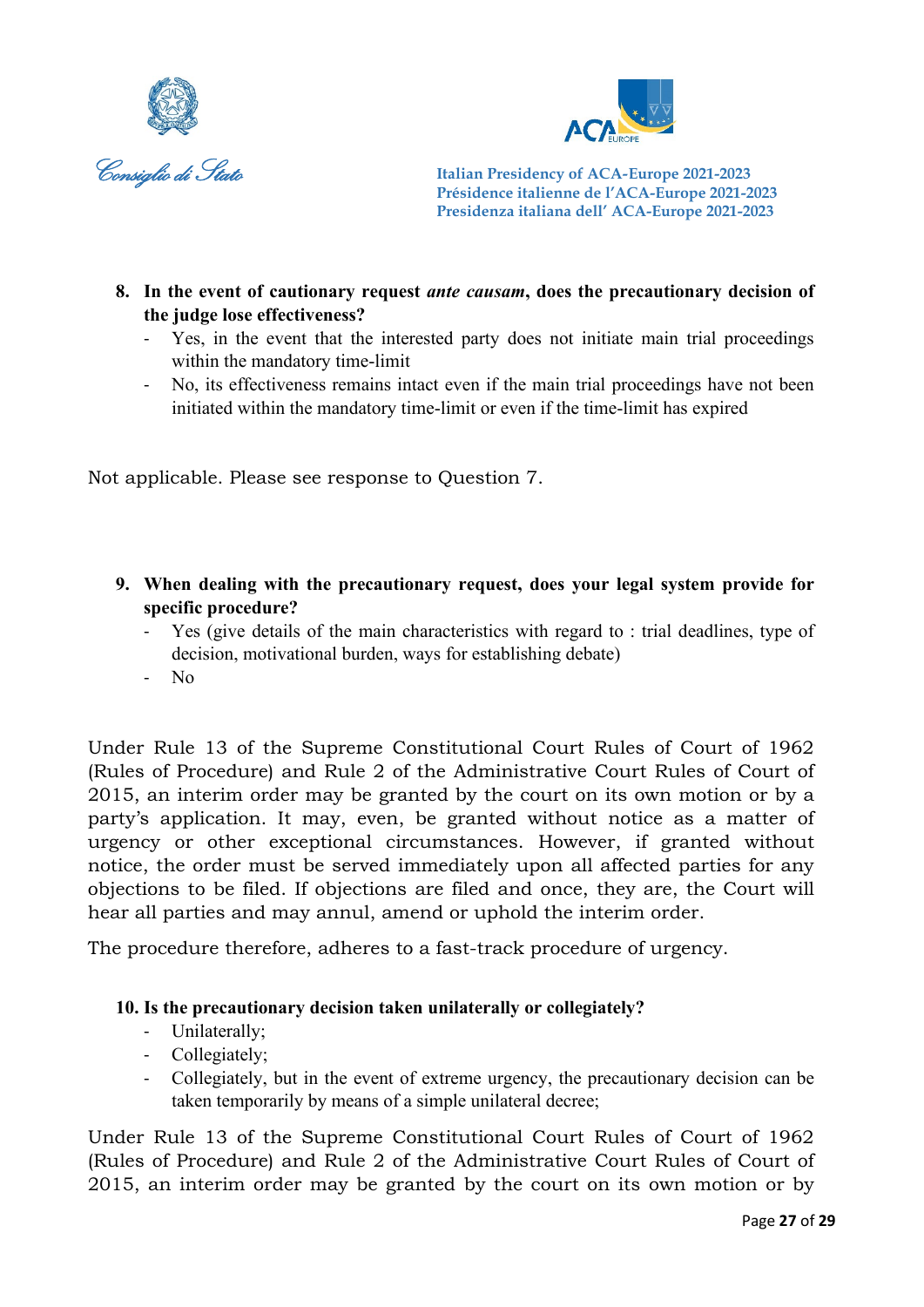



application of any party to the proceedings. The application may be made *ex parte* (unilaterally). It may, even, be granted without notice as a matter of urgency or other exceptional circumstances. However, if granted without notice, the order must be served immediately upon all affected parties for any objections to be filed. If objections are filed and once, they are, the Court will hear all parties and may annul, amend or uphold the interim order.

## **11. During the discussion of the precautionary request, can the judge directly define the judgement on the merit?**

- Yes (explain in which conditions)
- No

Absolutely not. It is explicitly provided in Rule 13 of the Supreme Constitutional Court Rules of Court of 1962 that the court, when issuing an interim order cannot deal with the merits of the case. The court will only deal with the merits at the stage of the recourse/appeal's final determination.

## **12. Can precautionary measures be challenged before the Supreme Court /Council of State?**

- Yes
- Yes, but only if they pass a test of eligibility
- No

An appeal can be lodged before the Supreme Court against a decision of the first instance court as regards an application for an interim order for stay of execution of the administrative act. All judgments of the court, either interim or final, can be appealed if they are determinative of the rights of the parties. The appeal must concern the *ratio decidendi* of the first instance judgment and not the *obiter dictum*. In addition, it is also possible to challenge the interim decision of the first instance court (on an interim order application) before the appellate court, in an appeal lodged against the final first instance judgment.

Furthermore, if an interim order for stay of execution is disobeyed, proceedings for contempt of Court may be instituted, under **Article 150 of the Constitution**. The power is instrumental in the sustenance of the efficacy of the judicial process[7](#page-28-0). For one to be held in contempt of Court, the court must

<span id="page-28-0"></span><sup>7</sup> Ioannides v. Republic (1971) 3 C.L.R 8.